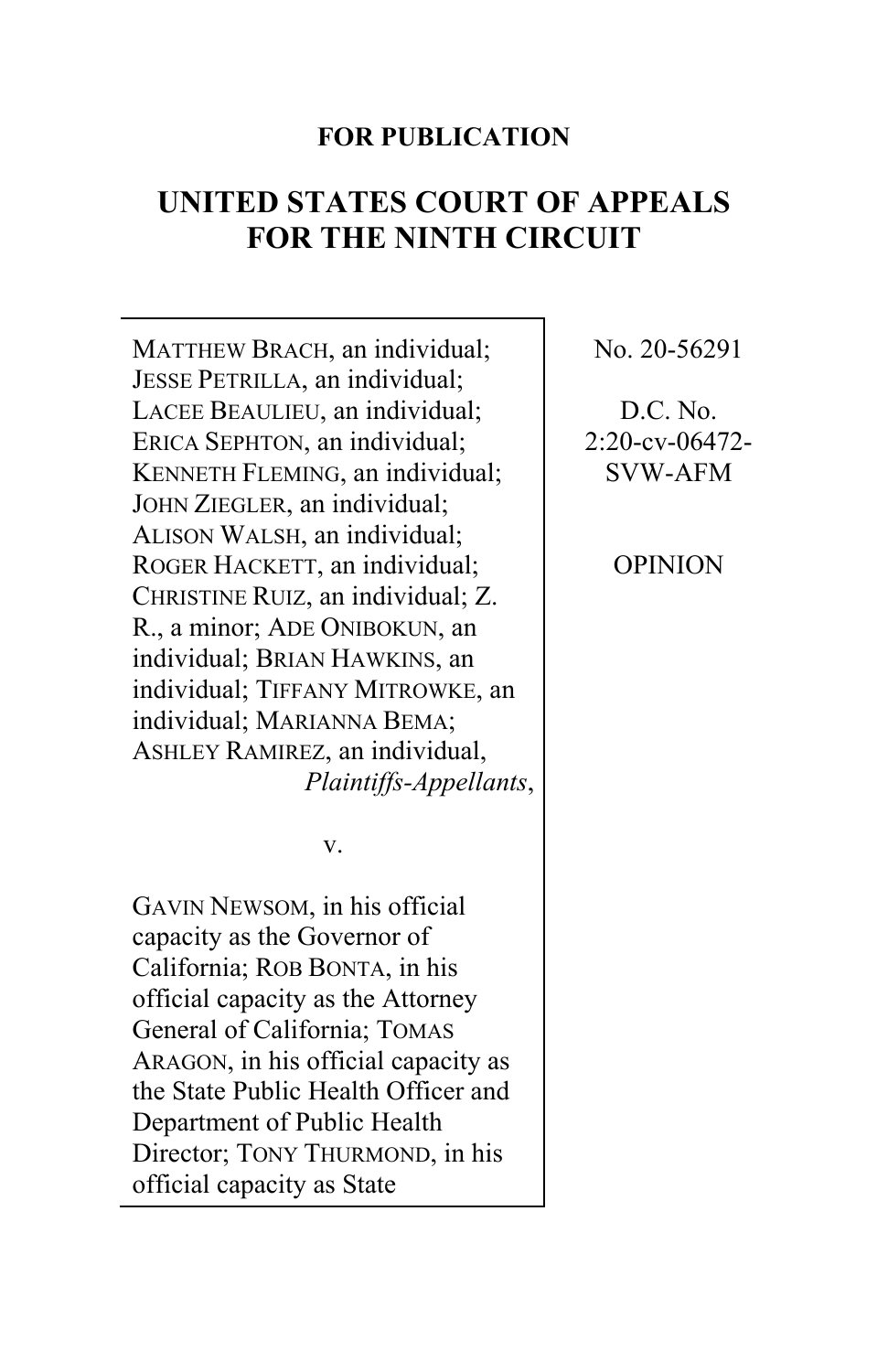Superintendent of Public Instruction and Director of Education, *Defendants-Appellees.*

> Appeal from the United States District Court for the Central District of California Stephen V. Wilson, District Judge, Presiding

Argued and Submitted En Banc January 24, 2022 Pasadena, California

Filed June 15, 2022

Before: Mary H. Murguia, Chief Judge, and M. Margaret McKeown, Kim McLane Wardlaw, Ronald M. Gould, Richard A. Paez, Marsha S. Berzon, Sandra S. Ikuta, Jacqueline H. Nguyen, Paul J. Watford, Ryan D. Nelson, and Daniel A. Bress, Circuit Judges.

> Opinion by Judge McKeown; Dissent by Judge Paez; Dissent by Judge Berzon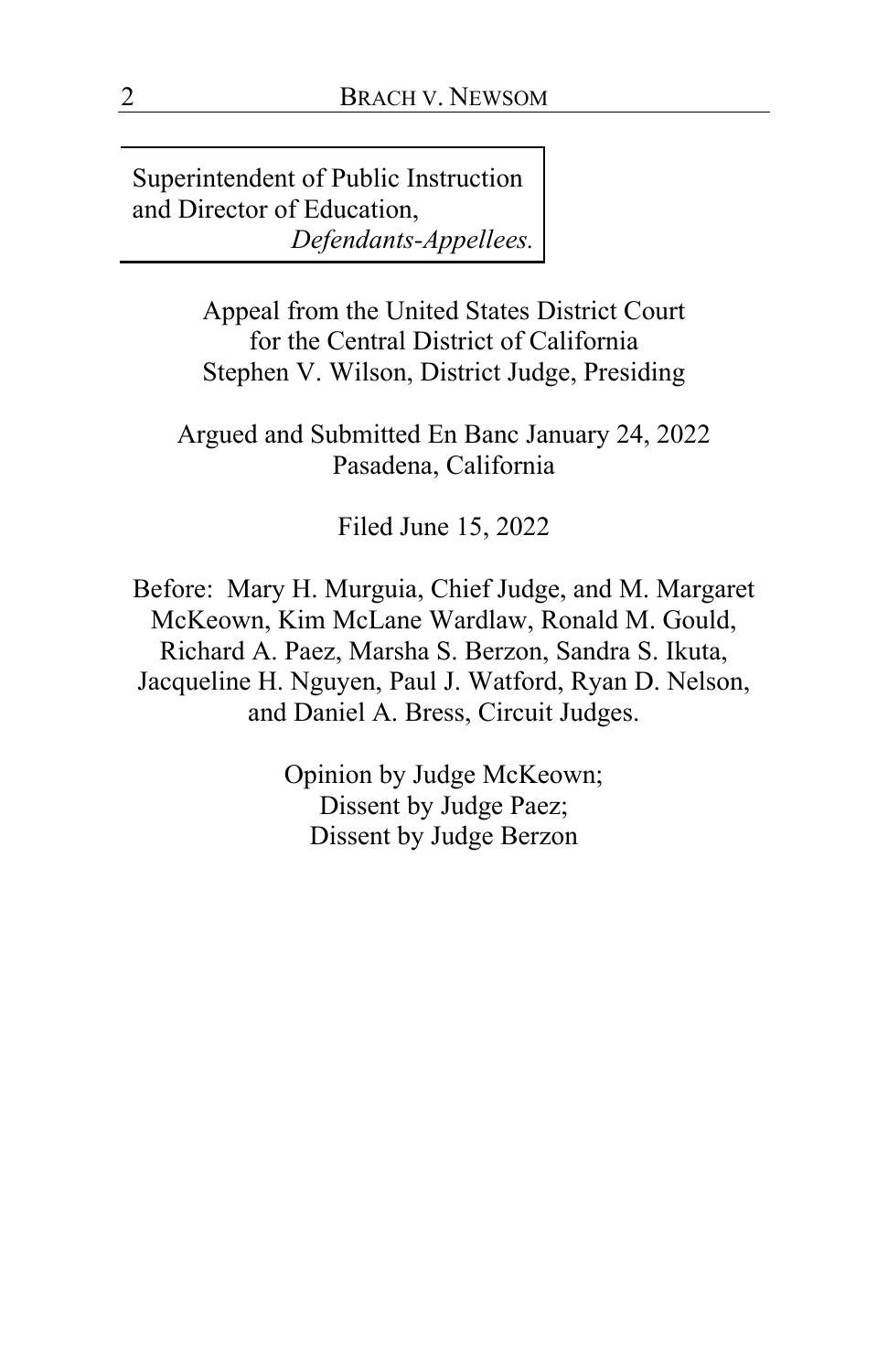## **SUMMARY[\\*](#page-2-0)**

## **Civil Rights**

The en banc court dismissed as moot an appeal from the district court's summary judgment in favor of California Governor Newsom and state officials in an action brought by a group of parents and a student alleging defendants violated federal law when they ordered schools to suspend in-person instruction in 2020 and early 2021, at a time when California was taking its first steps of navigating the Covid-19 pandemic.

The en banc court held that this was a classic case in which, due to intervening events, there was no longer a live controversy necessary for Article III jurisdiction. Nor was there any effective relief that could be granted by the court. The parents had not brought a claim for damages; they sought a declaratory judgment that Governor Newsom's executive orders, to the extent they incorporated guidance on school reopening, were unconstitutional. Relatedly, they sought an injunction against the 2020-21 Reopening Framework. But Governor Newsom has rescinded the challenged executive orders, and the 2020-21 Reopening Framework has been revoked. Schools now operate under the 2021-22 Guidance, which declares that all schools may reopen for in-person learning. And the parents conceded that, since April 2021, there has been no "state-imposed barrier to reopening for in-person instruction." The actual controversy has evaporated. Bottom line: there was no

<span id="page-2-0"></span>**<sup>\*</sup>** This summary constitutes no part of the opinion of the court. It has been prepared by court staff for the convenience of the reader.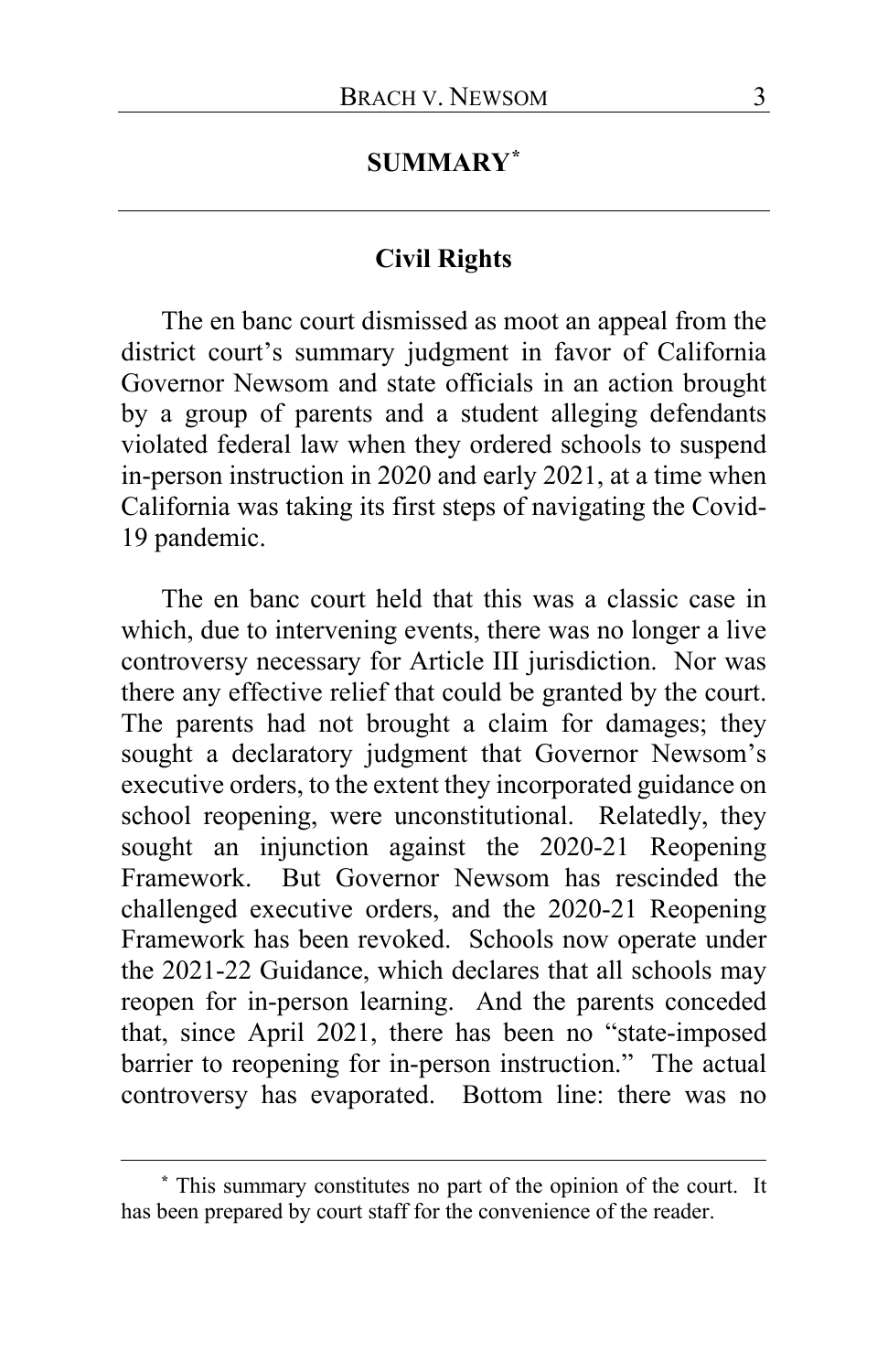longer any state order for the court to declare unconstitutional or to enjoin.

The en banc court rejected plaintiffs' assertion that the case survived under two exceptions to mootness: the voluntary cessation exception and the capable of repetition yet evading review exception. Neither exception saved their case. The dramatic changes from the early days of the pandemic, including the lifting of all restrictions on inperson learning, fundamentally altered the character of this dispute. The en banc court joined the numerous other circuit courts across the country that have recently dismissed as moot similar challenges to early pandemic restrictions.

Dissenting, Judge Paez, joined by Judges Berzon, Ikuta, R. Nelson and Bress, stated that, mindful of the Supreme Court's clear directives to California on this issue and the fact that Governor Newsom's State of Emergency remains operative, he would hold that this case was not moot and affirm the district court on the merits. This case fit within the "capable of repetition, yet evading review" exception to mootness. The fact remained that the pandemic is not over. Governor Newsom has not relinquished his emergency powers, nor has the California Legislature stripped him of those powers. So long as Governor Newsom retains the specific power to impose similar restrictions, and the pandemic continues, Judge Paez would find this question "capable of repetition."

Because Judge Paez would not find this case moot, he briefly addressed the reasons why he would affirm the district court's grant of summary judgment to the State on the parents' substantive due process and equal protection claims. The parents had not demonstrated that distance learning failed to satisfy any basic educational standard.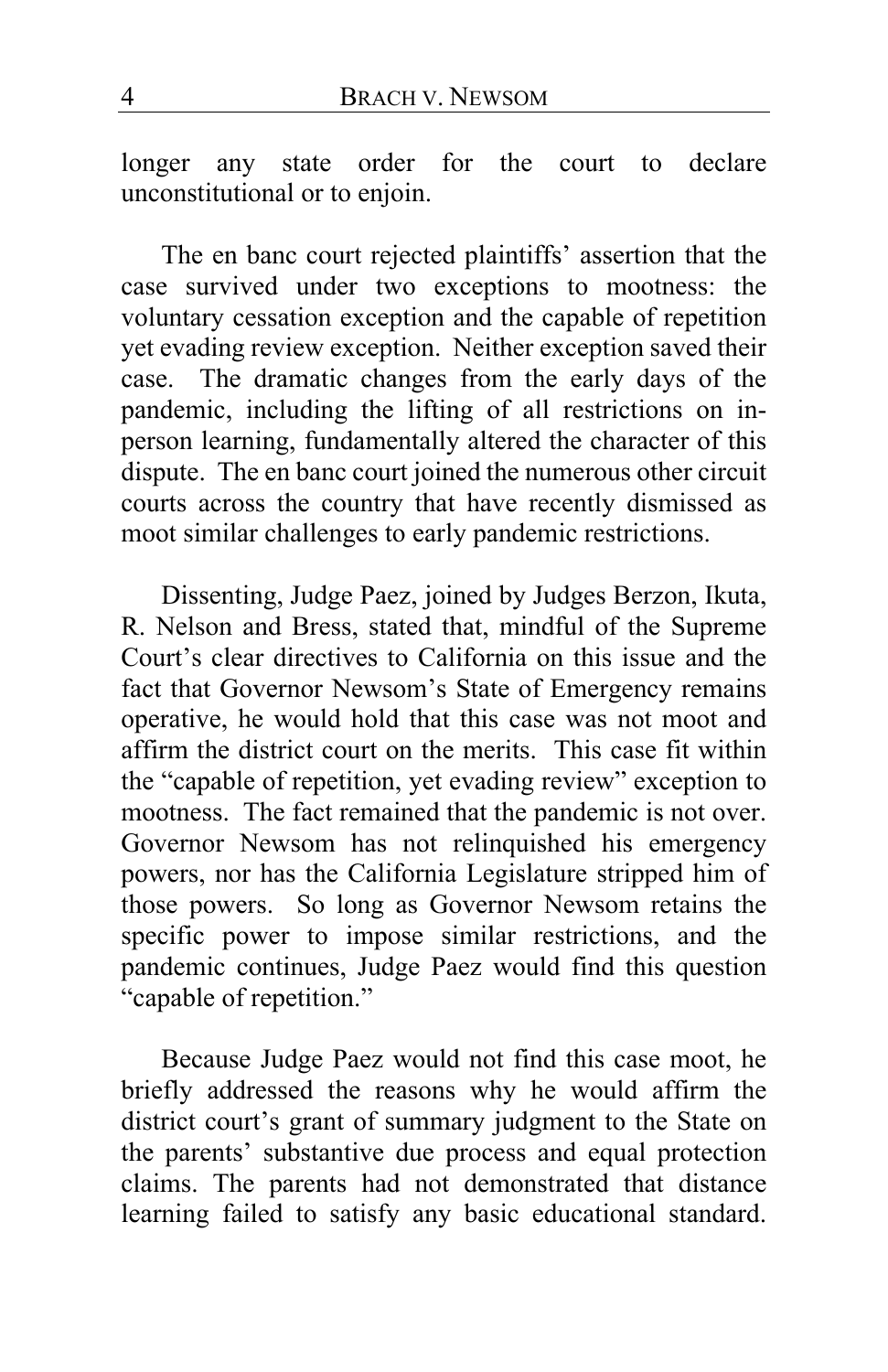Judge Paez further stated that the parents failed to plead their claim that the school closure orders violated their right to send their children to private school under *Meyer v. Nebraska*, 262 U.S. 390 (1923) and *Pierce v. Society of the Sisters of the Holy Names of Jesus & Mary*, 268 U.S. 510 (1925). Judge Paez would therefore dismiss this portion of the appeal.

Dissenting, Judge Berzon joined Judge Paez's dissent in full. In particular, Judge Berzon agreed that the merits of the question of whether parents of children who attend private schools (and only those parents) have a right to access an inperson education for their children was waived by the plaintiffs and was not properly before this court. Because the majority of the three-judge panel nonetheless reached the issue and held that parents of children in private school have a substantive due process right to have their children attend in-person classes, including during a medical emergency, Judge Berzon wrote separately to dispel any suggestion that the waived issue could have possible merit were it to be raised in a later case.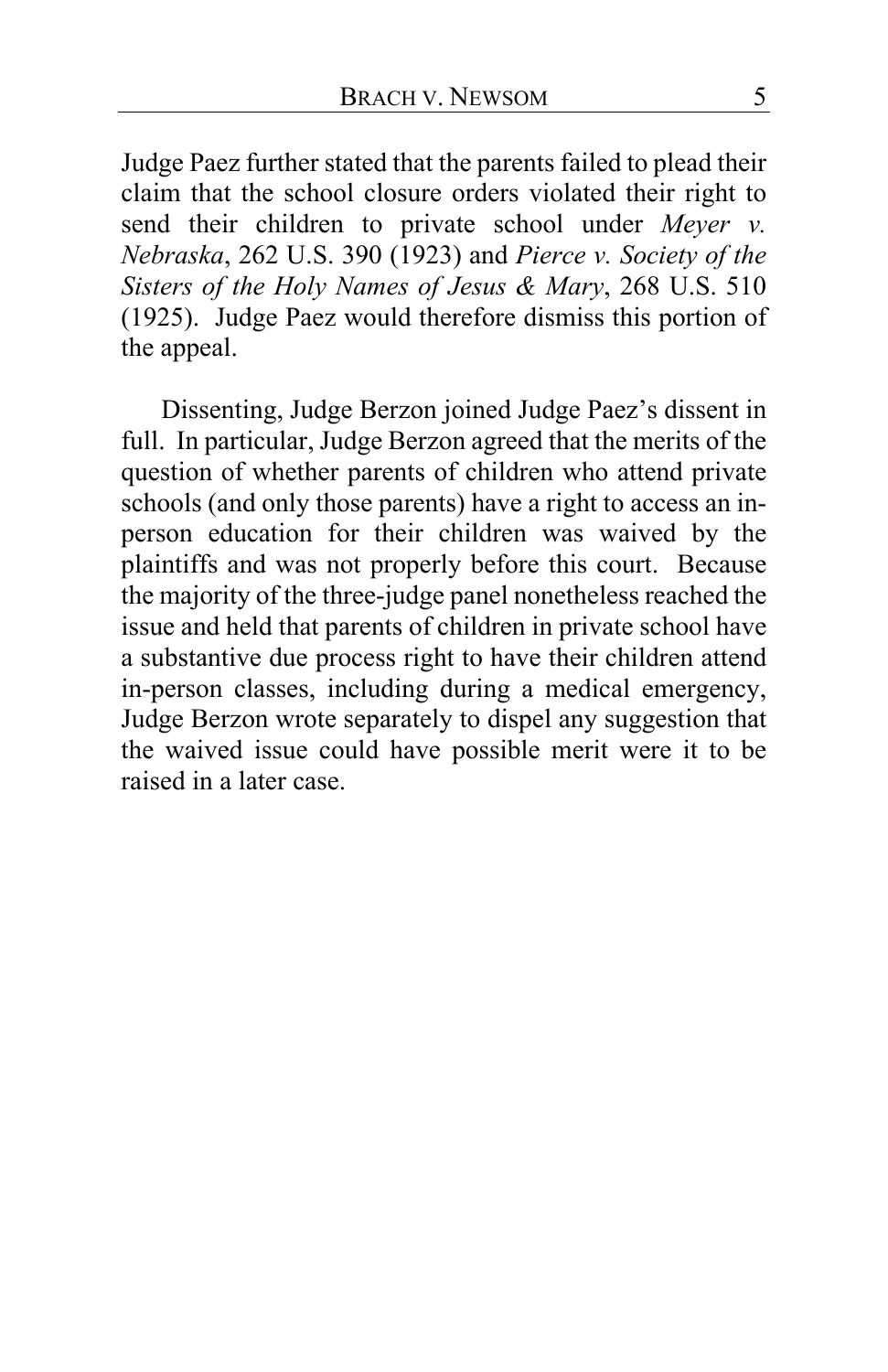## **COUNSEL**

Robert E. Dunn (argued), Eimer Stahl LLP, San Jose, California; Ryan J. Walsh, John K. Adams, and Amy C. Miller, Eimer Stahl LLP, Madison, Wisconsin; Harmeet K. Dhillon, Mark P. Meuser, and Michael Yoder, Dhillon Law Group Inc., San Francisco, California; for Plaintiffs-Appellants.

Samuel P. Siegel (argued) and Joshua A. Klein, Deputy Solicitors General; Jennifer Bunshoft and Darin L. Wessel, Deputy Attorneys General; Gregory Brown and Jennifer G. Perkell, Supervising Deputy Attorneys General; Cheryl L. Feiner, Senior Assistant Attorney General; Janill L. Richards, Principal Deputy Solicitor General; Michael J. Mongan, Solicitor General; Rob Bonta, Attorney General; Office of the Attorney General, San Francisco, California; for Defendants-Appellees.

James R. Williams, County Counsel; Douglas M. Press, Assistant County Counsel; Jason M. Bussey, Deputy County Counsel; Office of the County Counsel, County of Santa Clara, San Jose, California; for Amicus Curiae County of Santa Clara.

Nicholas R. Reaves, Daniel L. Chen, and Eric C. Rassbach, Becket Fund for Religious Liberty, Washington, D.C., for Amicus Curiae Becket Fund for Religious Liberty.

Gordon D. Todd, Erika L. Maley, and Cody L. Reaves, Sidley Austin LLP, Washington, D.C.; Michael H. Porrazzo, The Porrazzo Law Firm, Rancho Santa Margarita, California; for Amici Curiae Samuel A. Fryer Yavneh Hebrew Academy, Montebello Christian School, Gindi Maimonides Academy, and Saint Joseph Academy.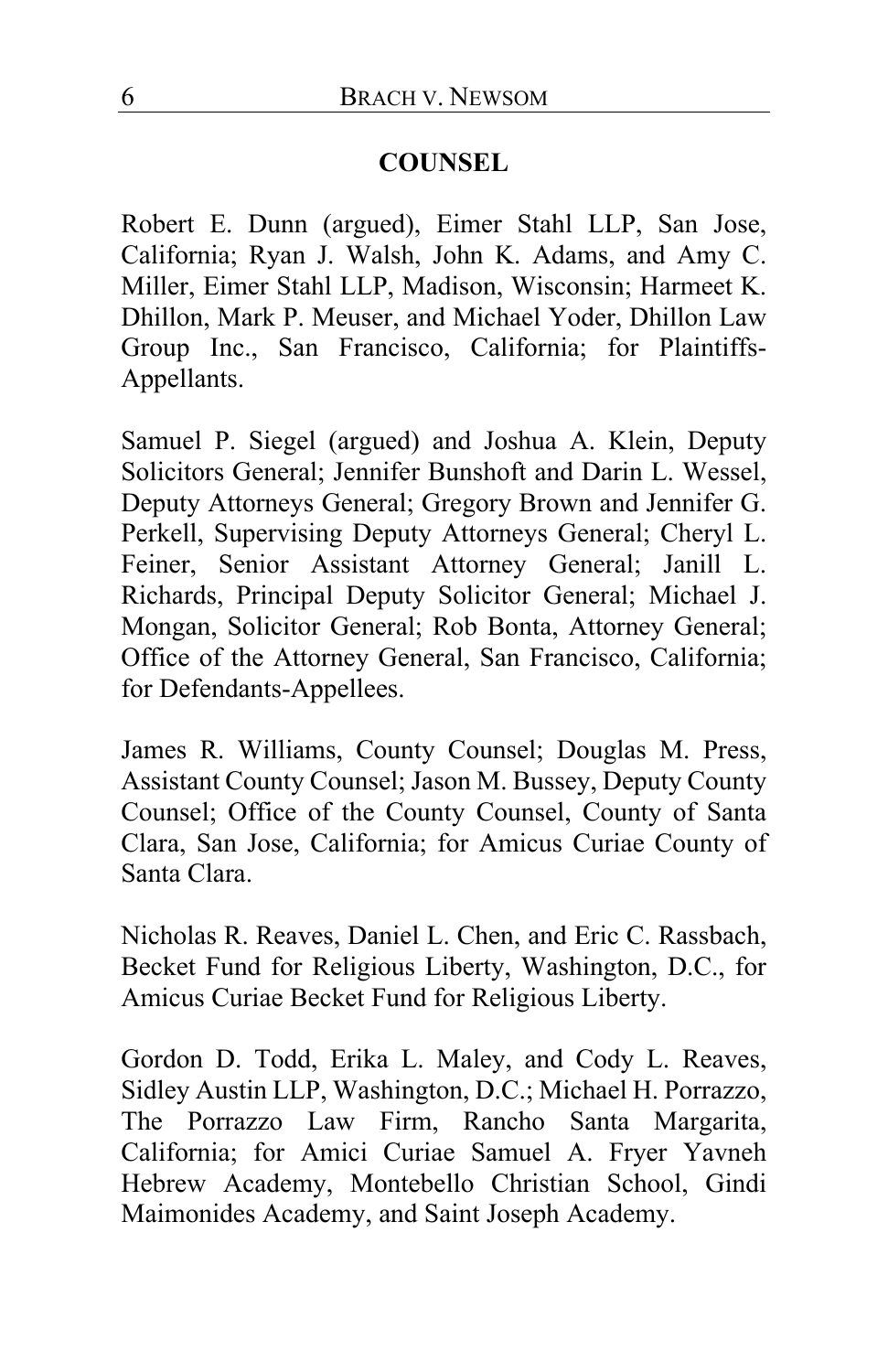#### **OPINION**

McKEOWN, Circuit Judge:

Much has changed since the COVID-19 pandemic began. One thing that has stayed the same is that federal courts may not rule on moot or hypothetical questions. Here, a group of parents and one student ask us to pass judgment on whether California state officials violated federal law when they ordered schools to suspend in-person instruction in 2020 and early 2021, at a time when California was taking its first steps navigating the largest public health crisis since the Great Influenza Epidemic of 1918.

Fortunately, the situation in California has changed dramatically with the introduction of vaccines and other measures. The State of California has rescinded its orders, students have been back in the classroom for a year, and the parties agree there is "currently no longer any state-imposed barrier to reopening for in-person instruction." The parents urge us to decide this case anyway, suggesting that California might, maybe one day, close its schools again. In effect, the parents seek an insurance policy that the schools will never ever close, even in the face of yet another unexpected emergency or contingency. The law does not require California to meet that virtually unattainable goal; our jurisdiction is limited to live controversies and not speculative contingencies. Joining the reasoning of the many other circuits that have recently considered challenges to early COVID-19 related restrictions, we conclude that the mere *possibility* that California might again suspend inperson instruction is too remote to save this case. We dismiss the appeal as moot.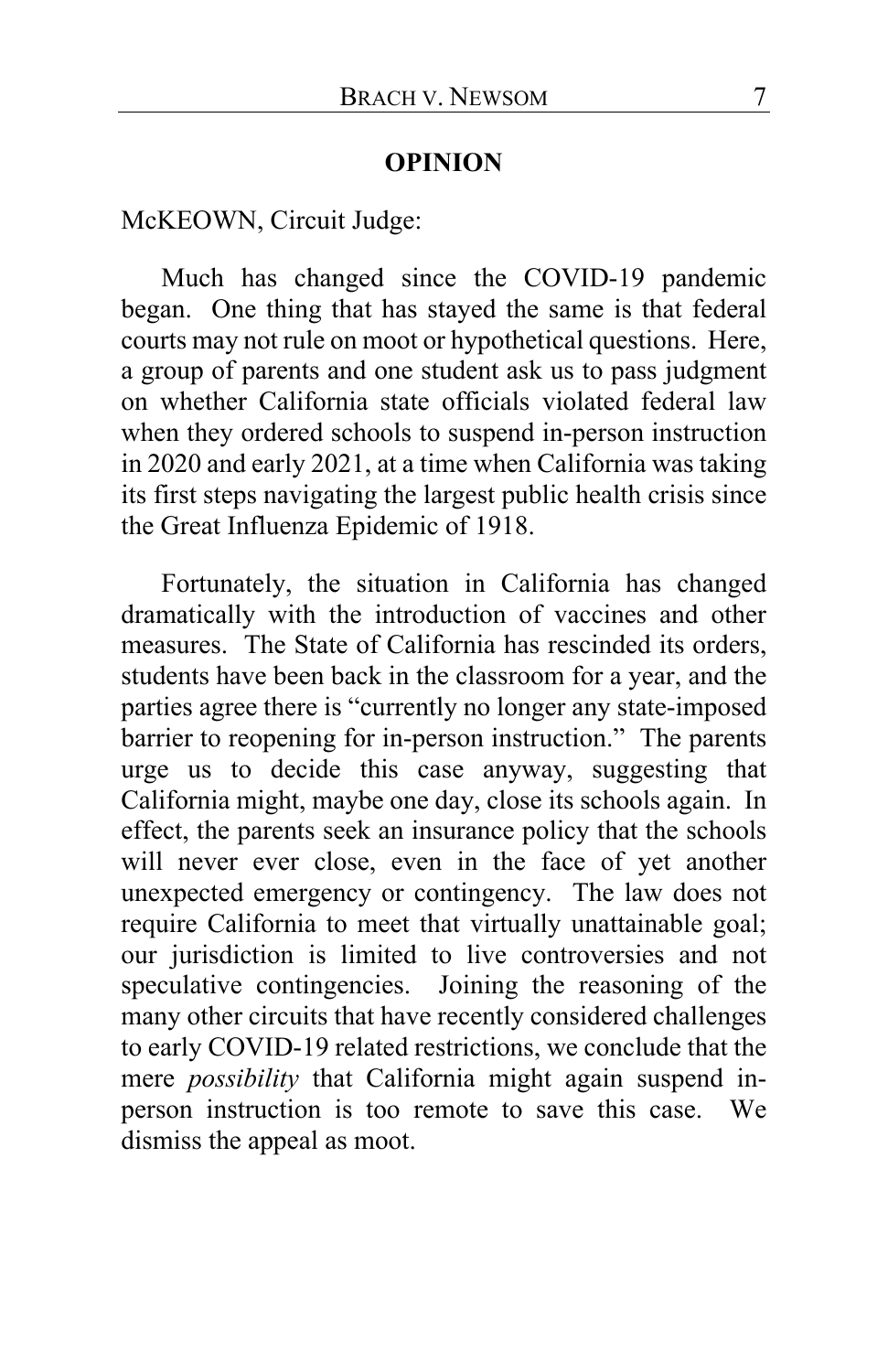#### **BACKGROUND**

#### **A. Factual Background**

### *1. The 2019–2020 School Year*

In early March 2020, the World Health Organization declared a global pandemic in response to the novel coronavirus, SARS-CoV-2, responsible for the coronavirus disease 2019 ("COVID-19"). Then-President Donald Trump declared a national emergency and restricted international travel. Governor Gavin Newsom declared a state of emergency within California, and issued Executive Order N-33-20, requiring Californians to "heed the current State public health directives" including the requirement "to stay home or at their place of residence." Cal. Exec. Order N-33-20 (March 19, 2020). As a result, many public-facing institutions and businesses were closed. Schools closed their physical buildings, but students finished out the remaining few months of the school year with remote instruction.

### *2. The 2020–2021 School Year*

In advance of the new school year, in summer 2020, the California Department of Public Health announced its plans for reopening schools. The "COVID-19 and Reopening In-Person Learning Framework for K-12 Schools in California,<br>2020–2021 School Year" ("2020–21 Reopening 2020–2021 School Year" ("2020–21 Reopening Framework") was developed "to support school communities" as they determined "when and how to implement in-person instruction." Under the framework, schools were permitted to permanently reopen once the rate of COVID-19 transmission in their local areas stabilized. Importantly, once a school reopened under the 2020–21 Reopening Framework, it was not required to close again, even if local COVID-19 rates later rose. The 2020–21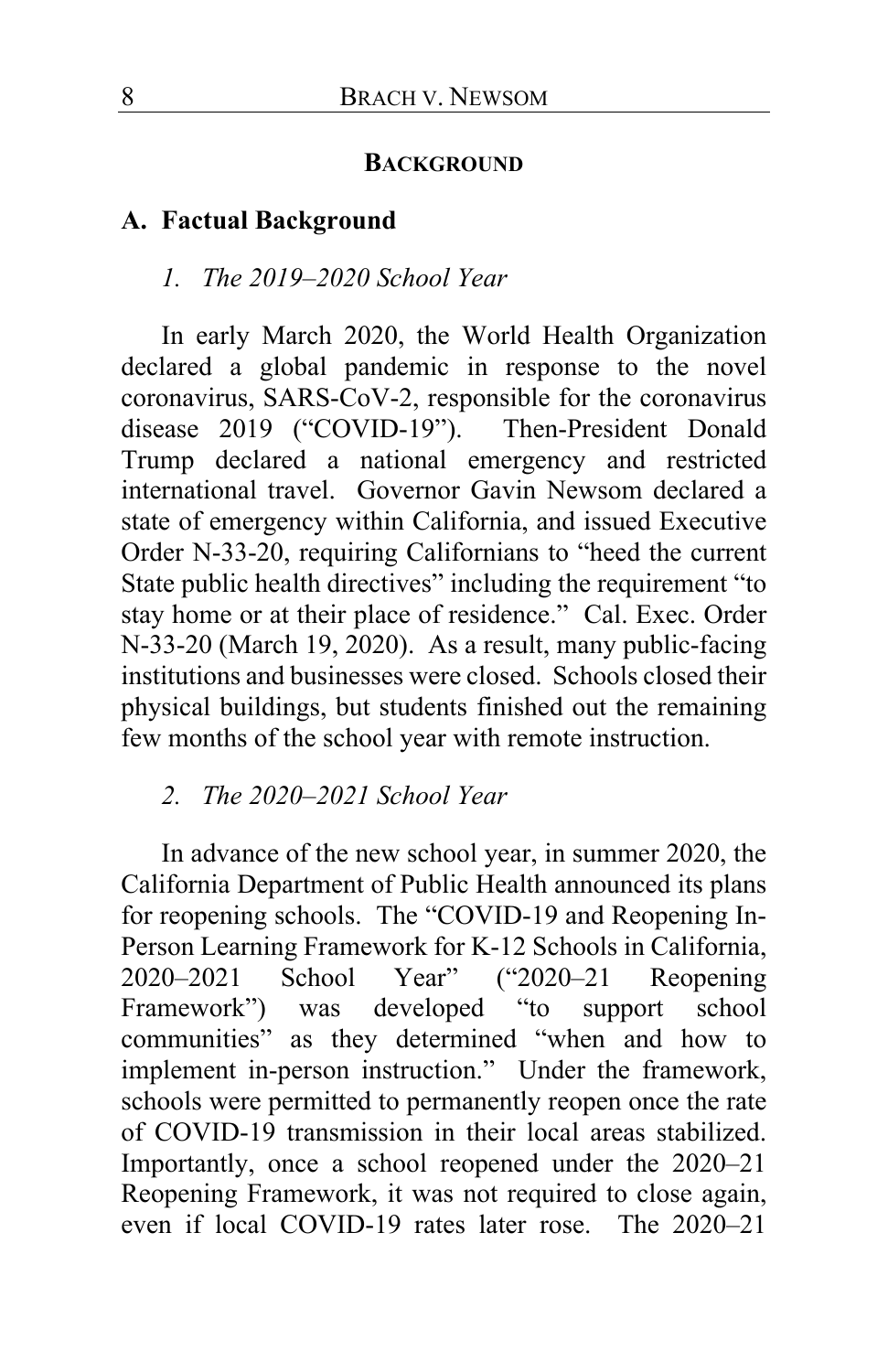Reopening Framework ratchetted in only one direction: toward reopening.**[1](#page-8-0)**

Fourteen parents and one student (collectively "the parents") filed suit against Governor Newsom and other California officials just four days after the 2020–21 Reopening Framework was announced. They alleged that the State's decision to delay reopening schools until local conditions improved violated a "fundamental right to a basic, minimum education" located in the Due Process and Equal Protection Clauses of the Fourteenth Amendment, and also violated various federal civil rights statutes.

By mid-December, the U.S. Food and Drug Administration authorized the first vaccine for the prevention of COVID-19. More vaccines were soon authorized, and doses of the vaccines were gradually made available to the public in late 2020 and early-to-mid 2021. Although not initially authorized for use by children, the vaccine is now available for those as young as five years old.

The introduction of vaccines and California's continued implementation of the 2020–21 Reopening Framework allowed an ever-increasing number of schools to reopen. By spring 2021, all of the parents' schools had been permitted to reopen. The parents acknowledged in an April 26, 2021,

<span id="page-8-0"></span>**<sup>1</sup>** The 2020–21 Reopening Framework was refined at various points as to the benchmarks local areas were required to meet before schools were permitted to reopen. Virtually all of these changes (save one example) relaxed the relevant criteria, allowing schools to reopen sooner. Like the original 2020–21 Reopening Framework, each amended version of the framework made clear that no school would be required to close again after reopening.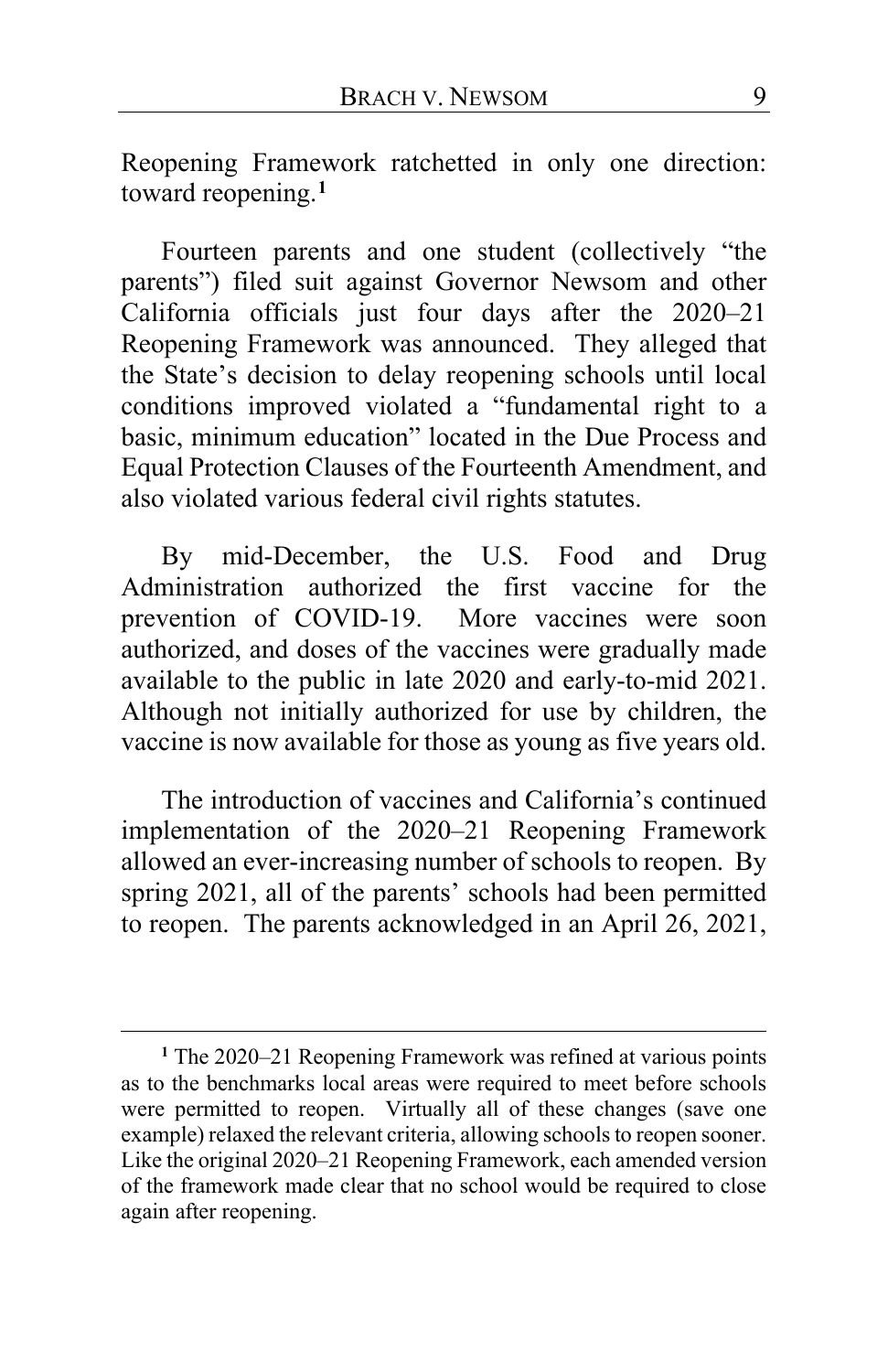court filing that there was "currently no longer any stateimposed barrier to reopening for in-person instruction."

## *3. The 2021–2022 School Year*

California reached a significant benchmark during the 2021 summer holidays, when Governor Newsom announced that over 50% of Californians had received a full course of COVID-19 vaccination treatments. He issued Executive Order N-07-21, which formally rescinded the Executive Order issued at the outset of the pandemic. *See* Cal. Exec. Order N-07-21 (June 11, 2021) (rescinding Cal. Exec. Order N-33-20). As a result, "all restrictions on businesses and activities" derived from that earlier executive order were rescinded, including the State Public Health Officer's March 2020 stay-at-home order. *Id.*

The following month, the State issued updated guidance for the upcoming 2021–2022 school year. The "COVID-19 Public Health Guidance for K-12 Schools in California, 2021–22 School Year" ("2021–22 Guidance") imposes no restrictions on school reopening, recognizes that "[i]nperson schooling is critical to the mental and physical health and development of our students," and is "designed to keep California K-12 schools open for in-person instruction safely during the COVID-19 pandemic."**[2](#page-9-0)**

## **B. Procedural Background**

The parents filed suit days after the 2020–21 Reopening Framework was announced. Proceedings moved swiftly

<span id="page-9-0"></span>**<sup>2</sup>** Cal. Dep't of Pub. Health, COVID-19 Public Health Guidance for K-12 Schools in California, 2021–22 School Year (July 12, 2021), *as amended* April 6, 2022, https://www.cdph.ca.gov/Programs/CID/DCD C/Pages/COVID-19/K-12-Guidance-2021-22-School-Year.aspx.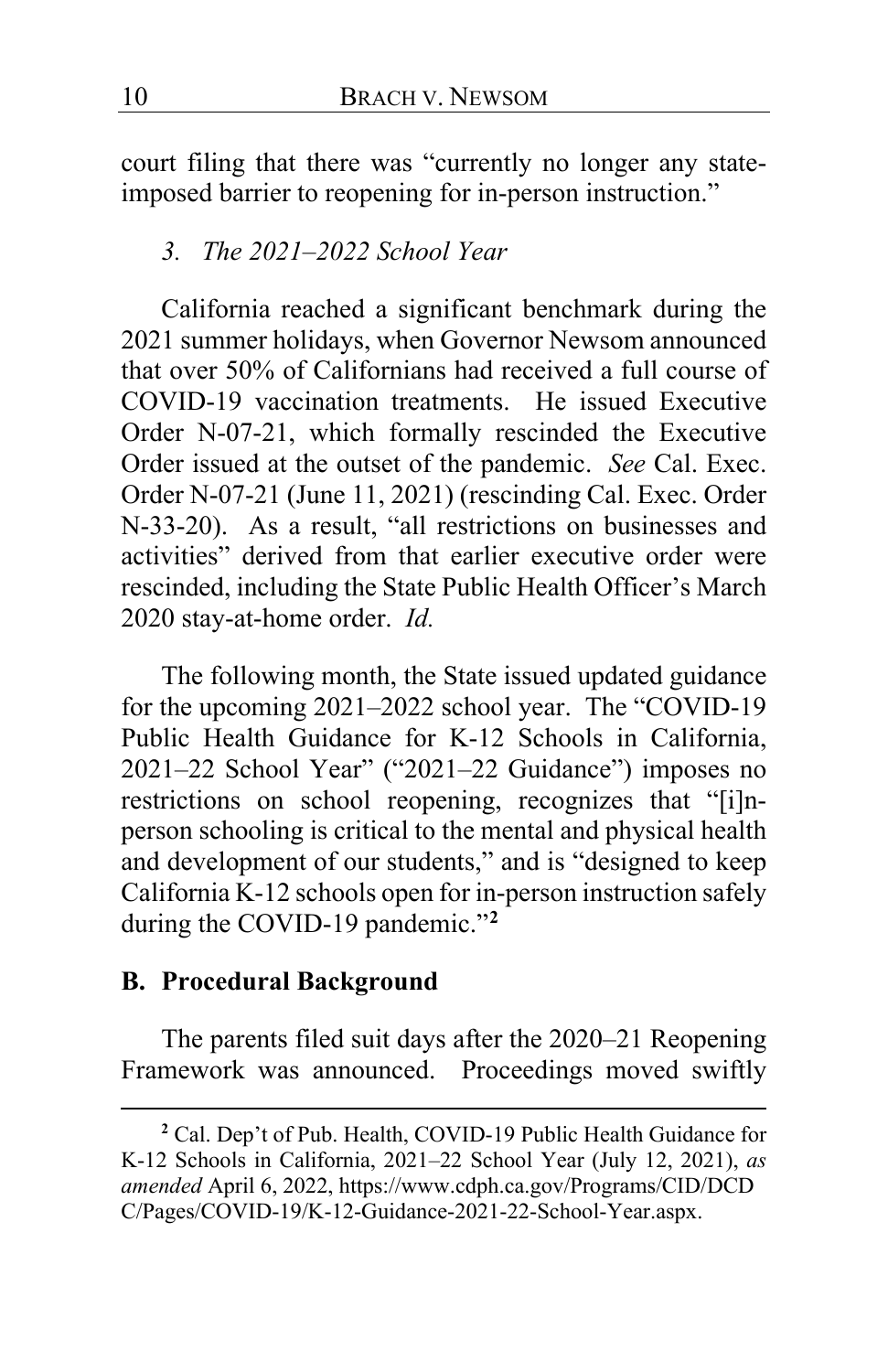before the district court, which denied the parents' motion for emergency injunctive relief on August 13, 2020, and granted summary judgment to the State on December 1, 2020. The parents timely appealed, and we granted their unopposed motion to expedite briefing and argument.

After this appeal was briefed, we asked the parties to provide supplemental briefing on whether this case was moot. The parents responded on April 26, 2021, informing the court that their children's schools had been permitted to reopen and there was "no longer any state-imposed barrier to reopening." They insisted, however, that the case remained live under certain exceptions to the mootness doctrine.

On July 12, 2021, the State issued the 2021–22 Guidance, lifting all restrictions on school reopening. Eleven days later, a divided panel of this court held that this case was not moot and reversed the district court in part. *See Brach v. Newsom*, 6 F.4th 904, 921, 934 (9th Cir.), *vacated*, 18 F.4th 1031 (9th Cir. 2021). Rejecting the State's claims of waiver, the panel accepted the parents' new argument on appeal that the Fourteenth Amendment's Due Process Clause guaranteed a fundamental right to in-person education. *See id.* at 917–32. So holding, the panel reversed the district court's ruling on the due process claim, remanded the equal protection claim for further consideration, and affirmed the district court's grant of summary judgment on the remaining claims. *See id.* at 934. We voted to rehear the case en banc. *Brach v. Newsom*, 18 F.4th 1031, 1032 (9th Cir. 2021).

### **ANALYSIS**

The threshold and ultimately only question we resolve is whether this case is moot. The parents filed suit in the early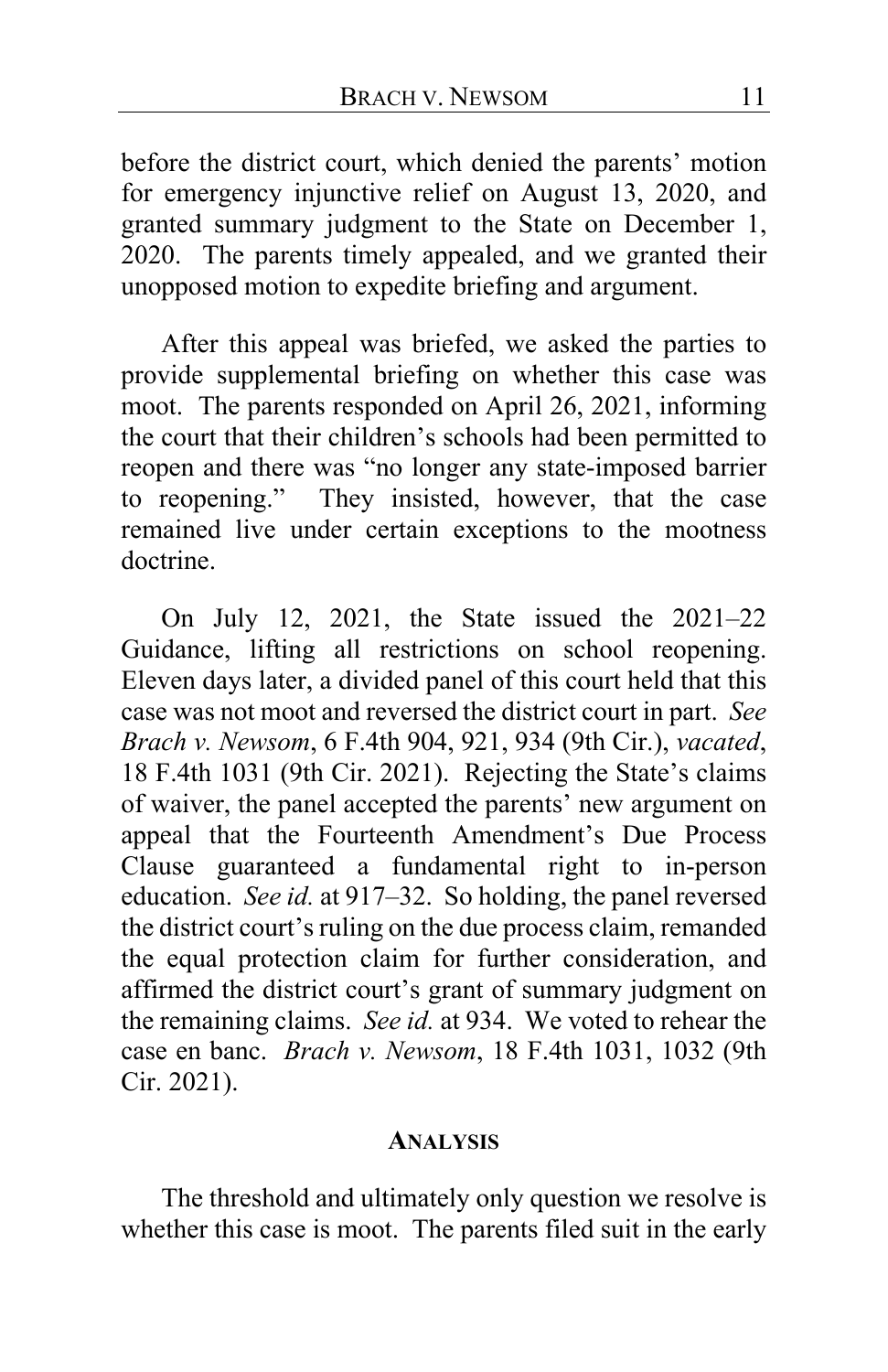throes of the pandemic. At the time, California was operating under the 2020–21 Reopening Framework, which allowed schools to permanently reopen once local COVID-19 transmission rates fell below a certain threshold. Unsatisfied with the delay, the parents asked the district court to order an immediate reopening. The district court rejected the request, but the reopening has happened anyway—California's schools have been operating in person for a year—meaning the parents have gotten everything they asked for.

This is a classic case in which, due to intervening events, there is no longer a live controversy necessary for Article III jurisdiction. Nor is there any effective relief that can be granted by the court. The parents have not brought a claim for damages; they sought a declaratory judgment that Governor Newsom's executive orders, to the extent they incorporated guidance on school reopening, were unconstitutional. Relatedly, they sought an injunction against the 2020–21 Reopening Framework, which they labeled the "State Order." But Governor Newsom has rescinded the challenged executive orders, and the 2020–21 Reopening Framework has been revoked. Schools now operate under the 2021–22 Guidance, which declares that all schools may reopen for in-person learning. And the parents concede that, since April 2021, there has been no "stateimposed barrier to reopening for in-person instruction." The actual controversy has evaporated. Bottom line: there is no longer any state order for the court to declare unconstitutional or to enjoin. It could not be clearer that this case is moot. *See Already, LLC v. Nike, Inc.*, 568 U.S. 85, 91 (2013) ("No matter how vehemently the parties continue to dispute the lawfulness of the conduct that precipitated the lawsuit, the case is moot if the dispute 'is no longer embedded in any actual controversy about the plaintiffs'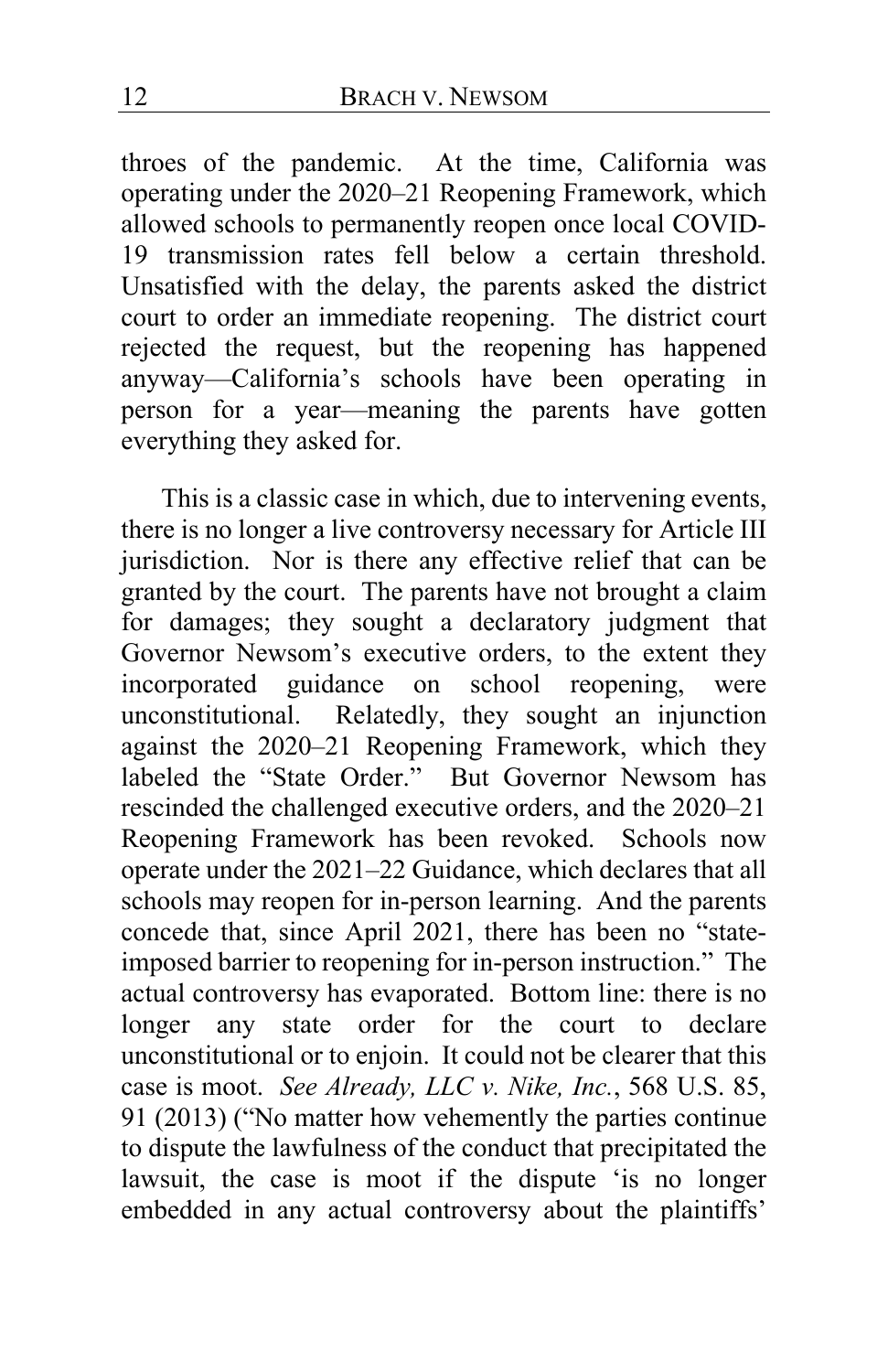particular legal rights.'" (quoting *Alvarez v. Smith*¸ 558 U.S. 87, 93 (2009))).

The parents nonetheless urge us to advise whether California's actions in the early days of the pandemic violated federal law, arguing their case survives under two exceptions to mootness: the voluntary cessation exception and the capable of repetition yet evading review exception. Neither exception saves their case. The dramatic changes from the early days of the pandemic, including the lifting of all restrictions on in-person learning, have fundamentally altered the character of this dispute. We join the numerous other circuit courts across the country that have recently dismissed as moot similar challenges to early pandemic restrictions.**[3](#page-12-0)**

## **A. The Voluntary Cessation Exception**

The Supreme Court has long held that "a defendant cannot automatically moot a case simply by ending its unlawful conduct once sued." *Already*, 568 U.S. at 91. But this doctrine, which "traces to the principle that a party should not be able to evade judicial review, or to defeat a

<span id="page-12-0"></span>**<sup>3</sup>** *See Eden, LLC v. Justice*, \_\_ F.4th \_\_, No. 21-1079, 2022 WL 1790282 (4th Cir. June 2, 2022) (concluding challenge to early pandemic COVID-19 restriction was moot in light of changed circumstances); *Resurrection Sch. v. Hertel*, \_\_ F.4th \_\_, No. 20-2256, 2022 WL 1656719 (6th Cir. May 25, 2022) (en banc) (same); *Lighthouse Fellowship Church v. Northam*, 20 F.4th 157, 162–66 (4th Cir. 2021) (same); *Bos. Bit Labs, Inc. v. Baker*, 11 F.4th 3, 8–12 (1st Cir. 2021) (same); *County of Butler v. Governor of Pa.*, 8 F.4th 226, 230–31 (3rd Cir. 2021) (same), *cert. denied*, 142 S. Ct. 772 (2022); *Hawse v. Page*, 7 F.4th 685, 692–94 (8th Cir. 2021) (same); *Conn. Citizens Def. League, Inc. v. Lamont*, 6 F.4th 439, 448 (2d Cir. 2021) (same). *But see Elim Romanian Pentecostal Church v. Pritzker*, 22 F.4th 701, 702 (7th Cir. 2022) (per curiam).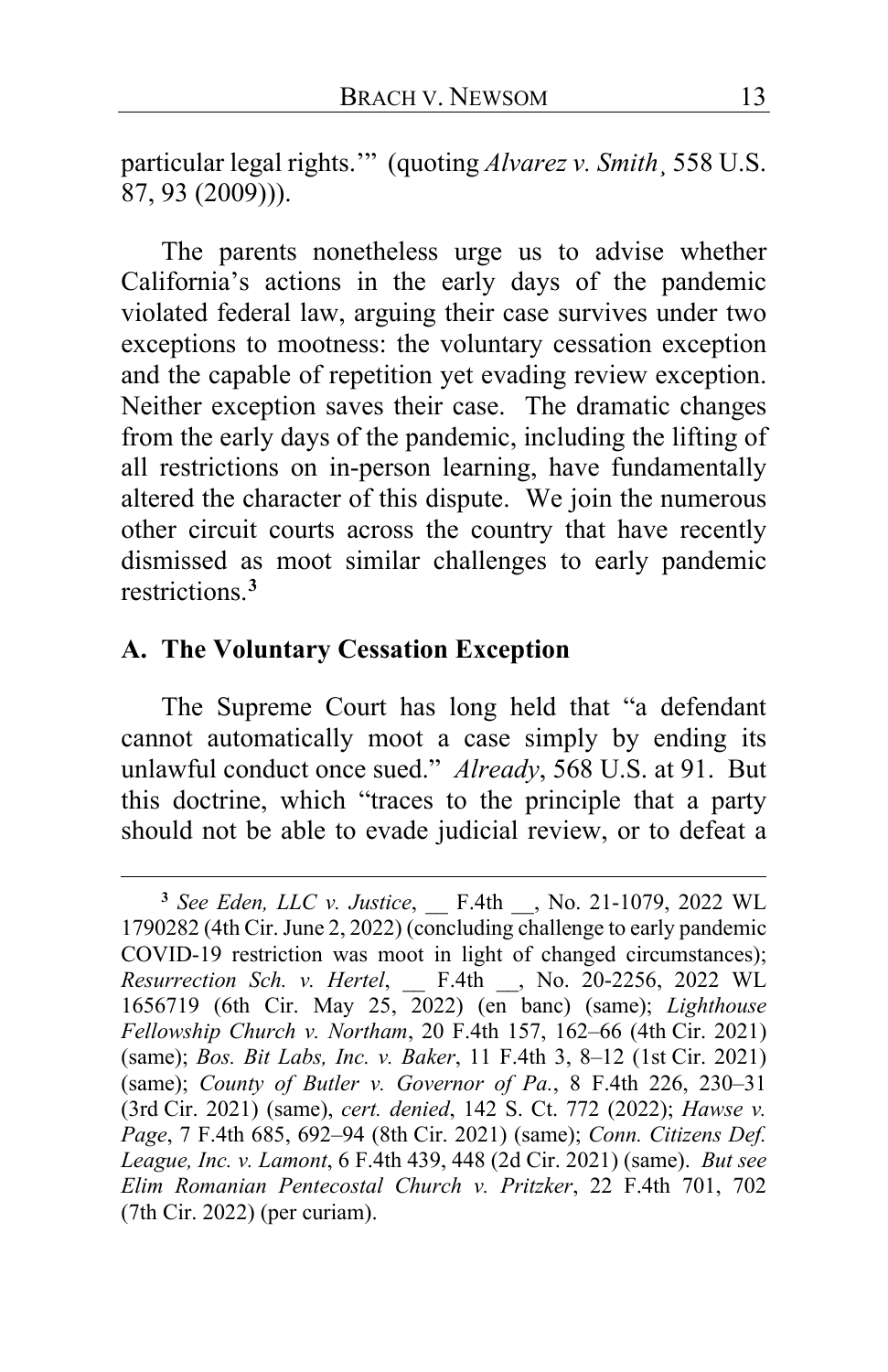judgment, by temporarily altering questionable behavior," does not apply here. *City News & Novelty, Inc. v. City of Waukesha*, 531 U.S. 278, 284 n.1 (2001). The State did not abandon its policy after suit was filed in July 2020. Rather, the 2020–21 Reopening Framework, which was adopted before the litigation, automatically permitted schools to reopen permanently once their local areas achieved certain COVID-19 benchmarks. The State did not rescind its school closure orders in response to the litigation—the orders "expired by their own terms" after COVID-19 transmission rates declined and stabilized. *County of Butler v. Governor of Pa.*, 8 F.4th 226, 230 (3d Cir. 2021) (holding voluntary cessation exception did not apply where challenged COVID-19 restrictions "expired by their own terms" after "more than half of all adults in Pennsylvania were vaccinated"), *cert. denied*, 142 S. Ct. 772 (2022); *accord Spell v. Edwards*, 962 F.3d 175, 178–79 (5th Cir. 2020) (holding voluntary cessation exception did not apply where challenged COVID-19 stay-at-home orders "expired by their own terms").

Even assuming the voluntary cessation exception facially applies, it has no force here because the State has carried its burden of establishing that "the challenged behavior cannot reasonably be expected to recur." *Already*, 568 U.S. at 96. Although we hold the government to the same burden as private litigants in making this determination, *see Bell v. City of Boise*, 709 F.3d 890, 898– 99 & n.13 (9th Cir. 2013), we nonetheless "treat the voluntary cessation of challenged conduct by government officials with more solicitude . . . than similar action by private parties," *Bd. of Trs. of Glazing Health & Welfare Tr. v. Chambers*, 941 F.3d 1195, 1198 (9th Cir. 2019) (en banc) (omission in original) (internal quotation marks omitted). This is no bare deference: we probe the record to determine whether the government has met its burden, even as we grant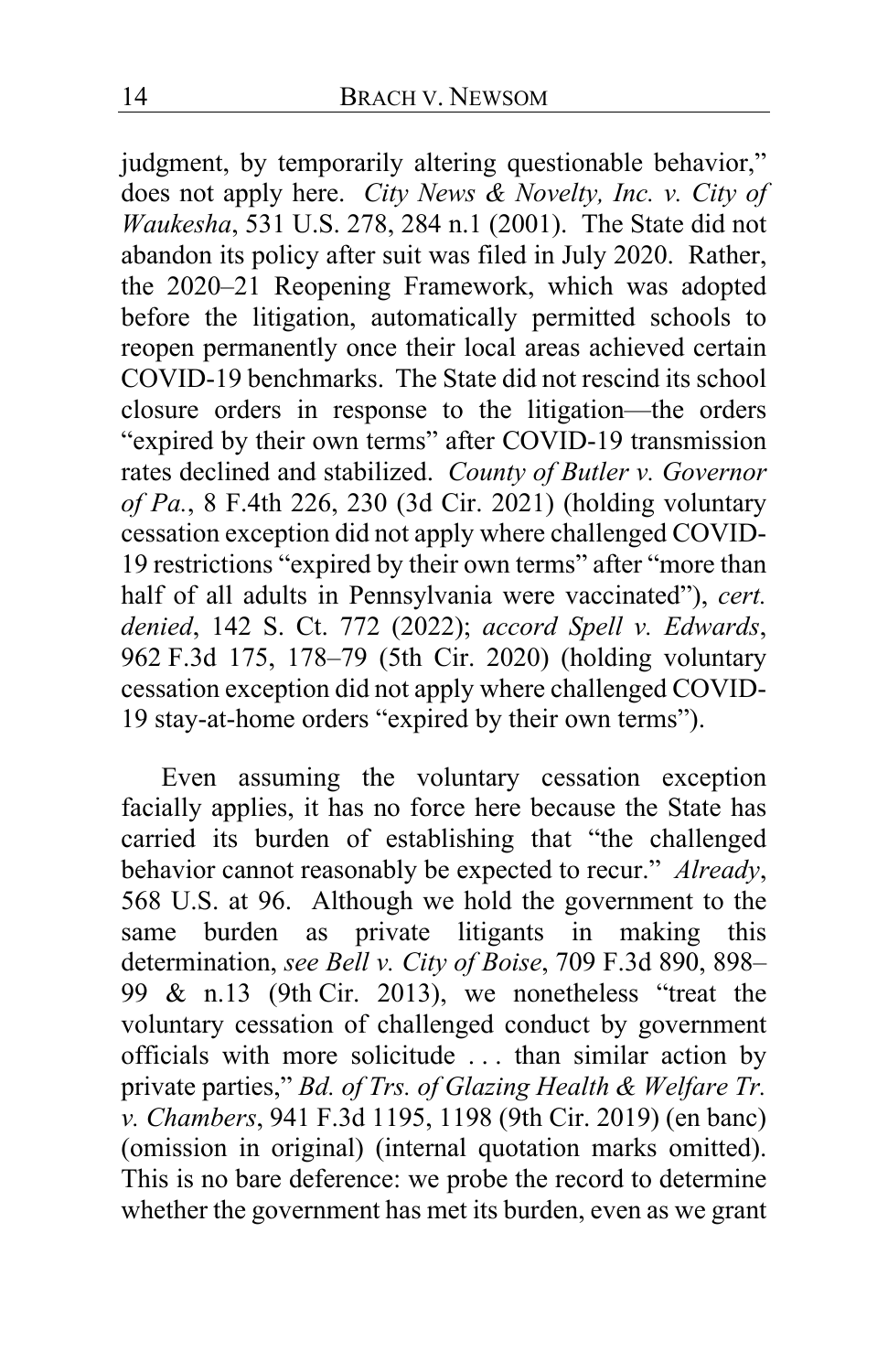it a presumption of good faith. *See Rosebrock v. Mathis*, 745 F.3d 963, 971–72 (9th Cir. 2014) (identifying several factors for assessing claims of voluntary cessation by government actors).

California has presented a strong case that the current order opening schools is not a temporary move to sidestep<br>the litigation. Most importantly, the State has the litigation. Most importantly, the State has "unequivocally renounce[d]" the use of school closure orders in the future. *Am. Diabetes Ass'n v. U.S. Dep't of the Army*, 938 F.3d 1147, 1153 (9th Cir. 2019). The State has consistently worked to reopen schools and Governor Newsom has publicly "reaffirm[ed]" his "commitment to keeping California's schools open for safe, in-person learning."**[4](#page-14-0)** That reaffirmance is no mere statement of aspiration. The 2020–21 Reopening Framework was rescinded and the 2021–22 Guidance is "designed to keep California K-12 schools open for in-person instruction safely during the COVID-19 pandemic." Cal. Dep't of Pub. Health, COVID-19 Public Health Guidance for K-12 Schools in California, *supra* note 2. Consistent with this commitment, no school has been forced to close again after reopening.

Further strengthening California's hand is the fact that its decision to reopen schools is "entrenched" and not "easily abandoned or altered in the future." *Fikre v. FBI*, 904 F.3d 1033, 1037–38 (9th Cir. 2018). Soon after the pandemic began, the California legislature passed an emergency statute

<span id="page-14-0"></span>**<sup>4</sup>** Press Release, Off. of Governor Newsom, *Governor Gavin Newsom, Education Leaders Reaffirm Commitment to Keeping California's Schools Open for Safe, In-Person Learning* (Dec. 22, 2021), https://www.gov.ca.gov/2021/12/22/education-leaders-reaffirm-commit ment-to-keeping-californias-schools-open-for-safe-in-person-learning/ (capitalization removed).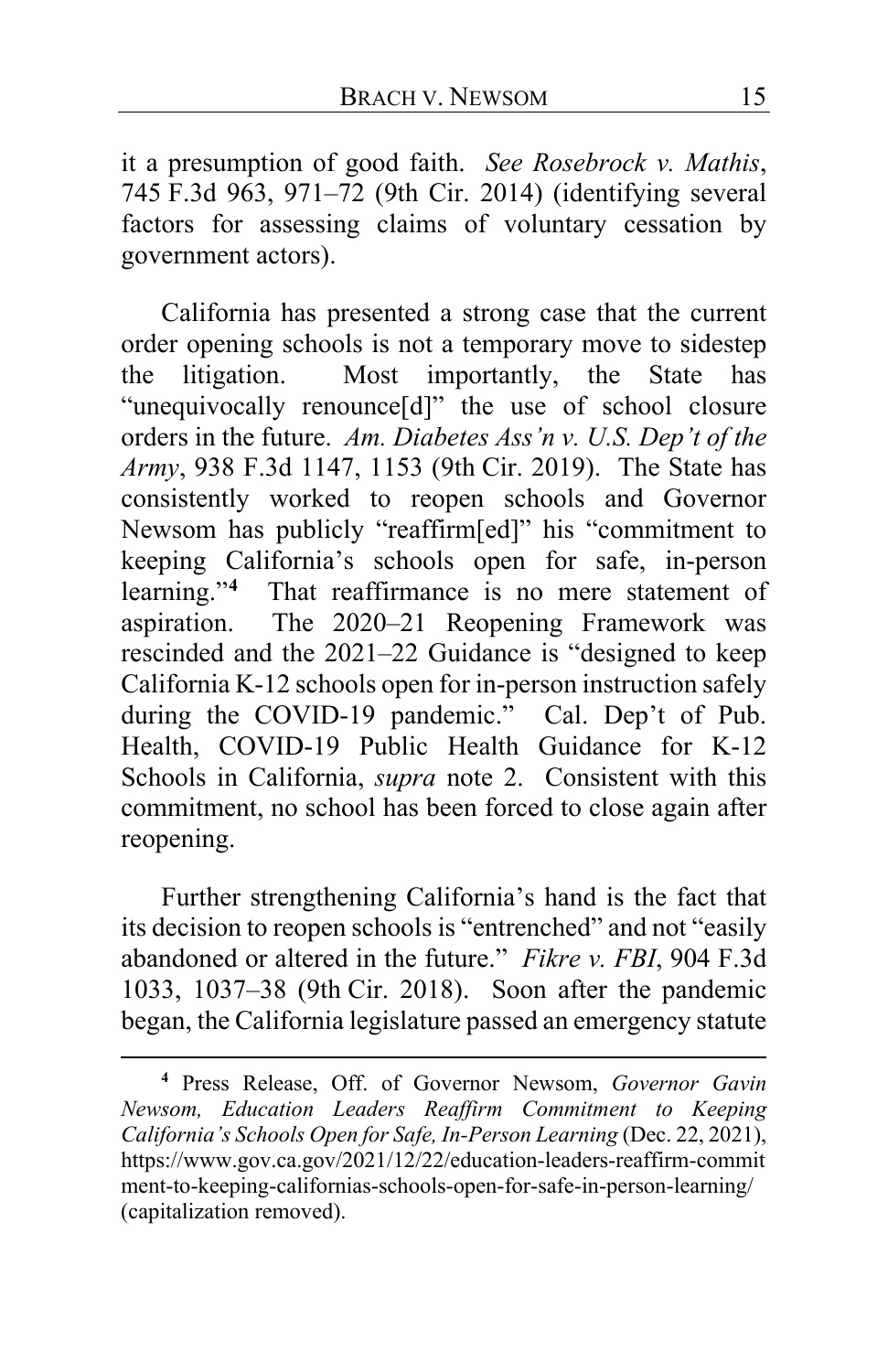allowing California's public school system to move online. Cal. Educ. Code § 43500 *et seq.* (repealed Jan. 1, 2022). Recognizing the extraordinary nature of the pandemic, but looking ahead, the legislature included a sunset provision so this law would automatically expire on June 30, 2021. *Id.* § 43511(b). The legislature also included a clause causing it to self-repeal on January 1, 2022. *Id.* Both of these dates have come and gone and there have been no efforts to reenact the emergency legislation, meaning that California's six million public school students will continue to be offered instruction in-person for the foreseeable future.**[5](#page-15-0)** The "repeal of a statute relied upon to justify otherwise [allegedly] unlawful conduct may be analyzed as an event bearing on a prediction whether an attack on the conduct is moot." 13C Charles Alan Wright, Arthur R. Miller, & Edward H. Cooper, *Federal Practice and Procedure: Jurisdiction*  § 3533.6 (3d ed. 2008). Indeed, the legislature has declared its intent "that local educational agencies offer in-person instruction to the greatest extent possible" going forward, Cal. Educ. Code. § 43520, and has enacted financial penalties for schools that continue to operate remotely, *see id.* § 43521(c).**[6](#page-15-1)**

Tellingly, California maintained in-person instruction throughout the surge of the Omicron COVID-19 variant,

<span id="page-15-0"></span>**<sup>5</sup>** Although the legislature has taken steps to ensure that in-person education is the norm, it has also authorized schools to offer remote instruction to a limited number of students who do not yet wish to return to the classroom. *See* Cal. Educ. Code § 51745.

<span id="page-15-1"></span>**<sup>6</sup>** The dissent dismisses the legislature's efforts to reopen schools as a "red herring." Dissent at [25](#page-24-0) n.6. We disagree; the legislature's statutory enactments, policy statements, and structured financial incentives all serve to entrench the State's commitment to reopening schools.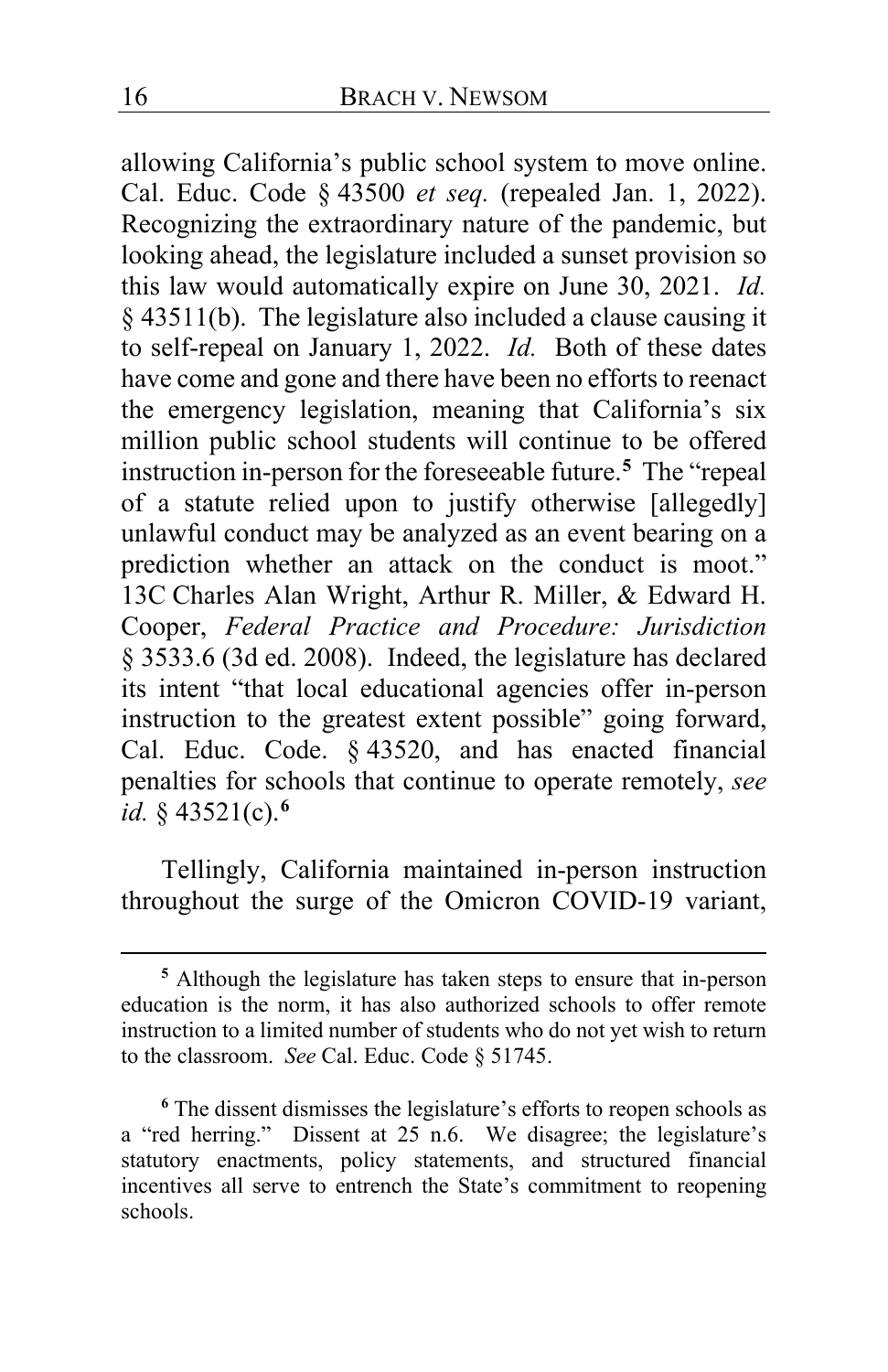even while the State's case count soared well past numbers reached early in the pandemic. *See* Katherine Fung, *Despite Stricter COVID Restrictions, California's Schools Remained Open Amid Mass Closures*, Newsweek (Jan. 10, 2022), https://www.newsweek.com/despite-stricter-covidrestrictions-californias-schools-remained-open-amid-massclosures-1667459. It is thus apparent that, as in other jurisdictions, the "availability of vaccines and other measures to combat the virus have led to a significant change in the relevant circumstances." *Lighthouse Fellowship Church v. Northam*, 20 F.4th 157, 162–64 (4th Cir. 2021) (holding voluntary cessation doctrine did not rescue otherwise moot challenge to early COVID-19 pandemic restriction); *see also County of Butler*, 8 F.4th at 231 (holding challenge to early COVID-19 pandemic restriction was moot in part because "the public health landscape has so fundamentally changed").

The parents candidly acknowledge that circumstances have changed since July 2020, when they filed their complaint, but suggest that an unexpected reversal in the public health situation could lead the Governor to once again close schools. The dissent echoes this point, arguing this case is not moot so long as pandemic conditions might change and "Governor Newsom retains the specific power to impose similar restrictions." Dissent at [26.](#page-25-0) But this speculative contingency and the fact "the Governor has the power to issue executive orders cannot itself be enough to skirt mootness, because then no suit against the government would ever be moot." *Bos. Bit Labs, Inc. v. Baker*, 11 F.4th 3, 10 (1st Cir. 2021). Reasonable expectation means something more than "a mere physical or theoretical possibility." *Murphy v. Hunt*, 455 U.S. 478, 482 (1982). We acknowledge that the Governor's continuing authority to close schools is a consideration in our analysis, *see Bit Labs*,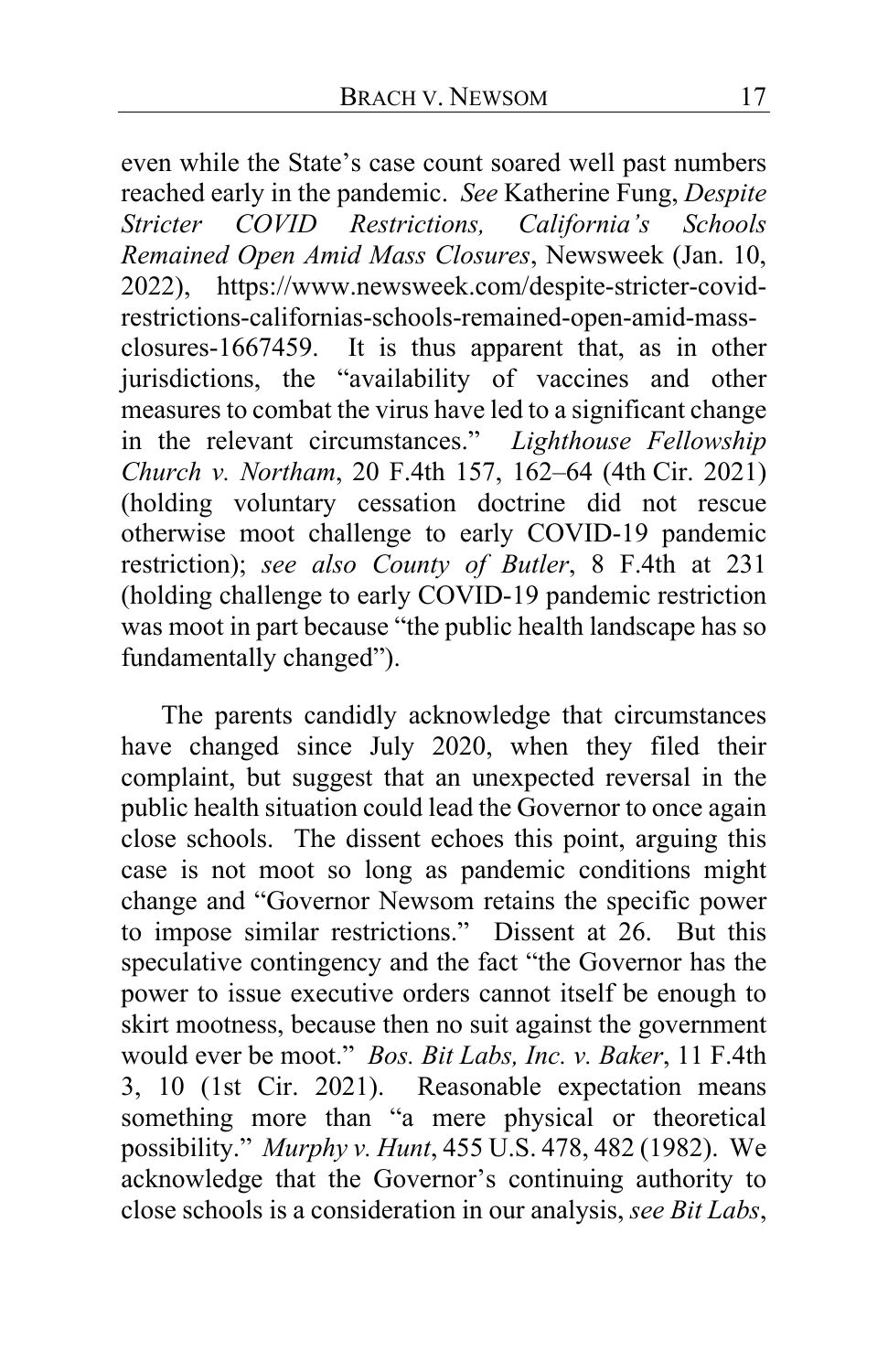11 F.4th at 12, but it is by no means dispositive. As the D.C. Circuit has succinctly explained, "the mere power to reenact a challenged [policy] is not a sufficient basis on which a court can conclude that a reasonable expectation of recurrence exists. Rather, there must be evidence indicating that the challenged [policy] likely will be reenacted." *Larsen v. U.S. Navy*, 525 F.3d 1, 4 (D.C. Cir. 2008) (citation omitted) (alterations in original).**[7](#page-17-0)** It will always be true, in contexts beyond the present case, that unexpected events may prompt the government to adopt extraordinary measures. Given the State's assurances and the changed circumstances surrounding the pandemic, we conclude these fears are too "remote and speculative" to serve as a firm foundation for our jurisdiction. *Lee v. Schmidt-Wenzel*, 766 F.2d 1387, 1390 (9th Cir. 1985).

The parents fall back on the Supreme Court's decision in *Roman Catholic Diocese of Brooklyn v. Cuomo*, 141 S. Ct. 63 (2020) (per curiam), but the religious restrictions at issue there are hardly comparable. In *Diocese of Brooklyn*, religious organizations challenged New York's COVID-19 restrictions on in-person religious services. These restrictions were "regularly change[d]" by the State, often multiple times in the same week. *Id.* at 68 & n.3. Although

<span id="page-17-0"></span>**<sup>7</sup>** The dissent bravely attempts to distinguish the flotilla of recent circuit decisions finding similar cases moot, *see supra* note 3 (collecting cases), by emphasizing that here the Governor's authority derives from the California Emergency Services Act ("CESA"), Cal. Gov't Code. § 8550 *et seq.*, which authorizes the Governor to assume additional powers upon declaring a state of emergency. We attach less weight to the Governor's continuing reliance on the CESA than our dissenting colleagues because the CESA can be invoked at any time without prior authorization or fact finding—even if the Governor renounced these powers today, he could assume them again tomorrow at the stroke of a pen.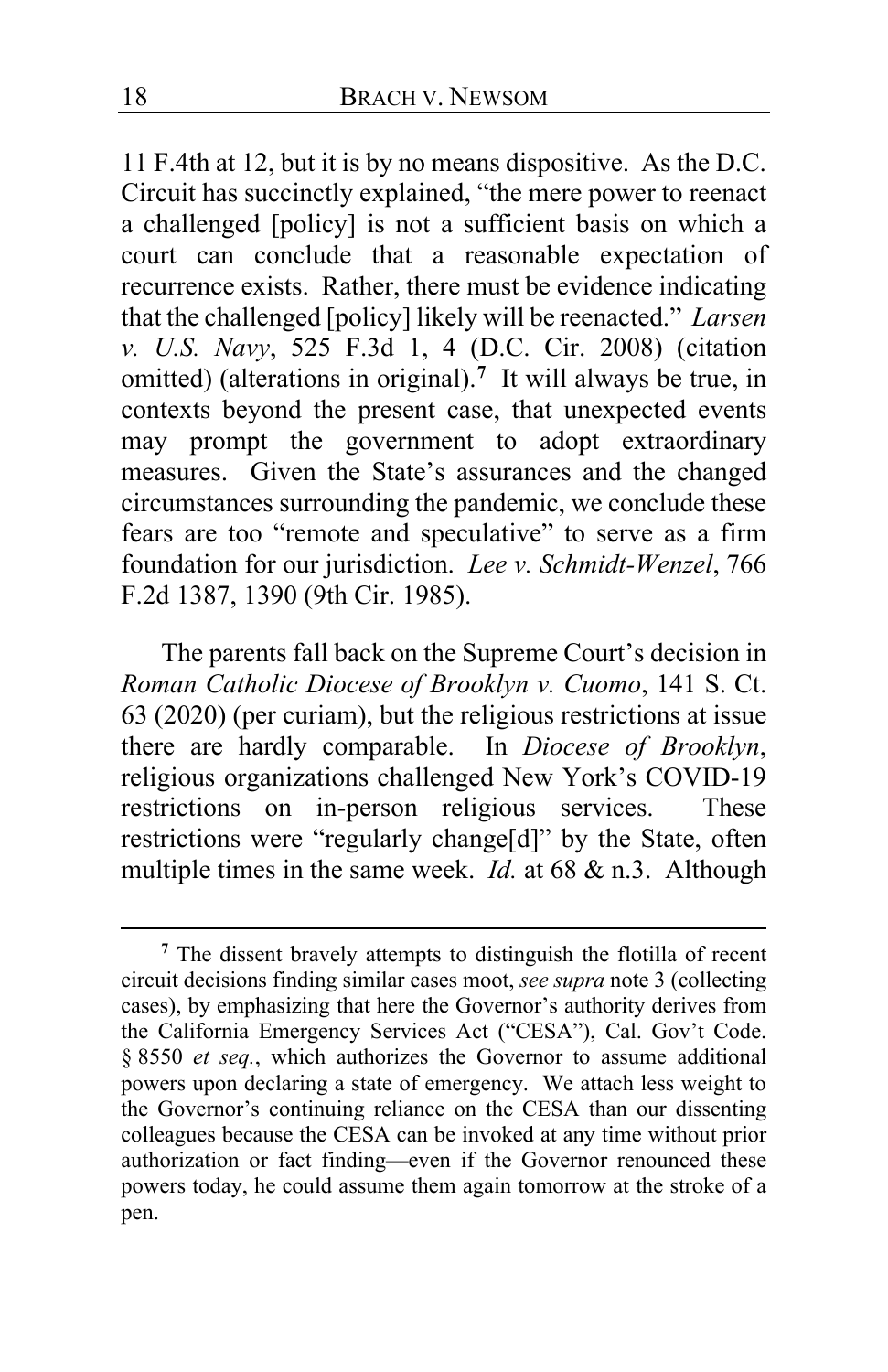the restrictions were temporarily lifted after the case reached the Supreme Court, the case was not moot because the plaintiffs lived under the "constant threat" that the restrictions would be reimposed. *Id.* at 68. By contrast, California's approach to school reopening has been steady and consistent, allowing schools to permanently reopen once their local areas achieved the specified benchmarks. No school has been required to close again after reopening. California officials have not "mov[ed] the goalpost." *Tandon v. Newsom*, 141 S. Ct. 1294, 1297 (2021) (per curiam) (internal citation omitted). Rather, reopening schools has remained front and center from the beginning, in accord with California's consistent policy.

In sum, the State has carried its burden of establishing there is no reasonable expectation the challenged conduct will recur. California has renounced any intention of closing its schools again, the school closure orders were temporary measures designed to expire by their own terms, and the schools have been operating in-person for a year.

## **B. The Capable of Repetition Yet Evading Review Exception**

The capable of repetition yet evading review "exception is limited to extraordinary cases where '(1) the duration of the challenged action is too short to allow full litigation before it ceases, and (2) there is a reasonable expectation that the plaintiffs will be subjected to it again.'" *Alaska Ctr. for Env't v. U.S. Forest Serv.*, 189 F.3d 851, 854–55 (9th Cir. 1999) (quoting *Greenpeace Action v. Franklin*, 14 F.3d 1324, 1329 (9th Cir. 1992)).

Like the parties, we assume that the first condition has been satisfied. We nonetheless conclude that this exception to mootness does not apply because there is no "reasonable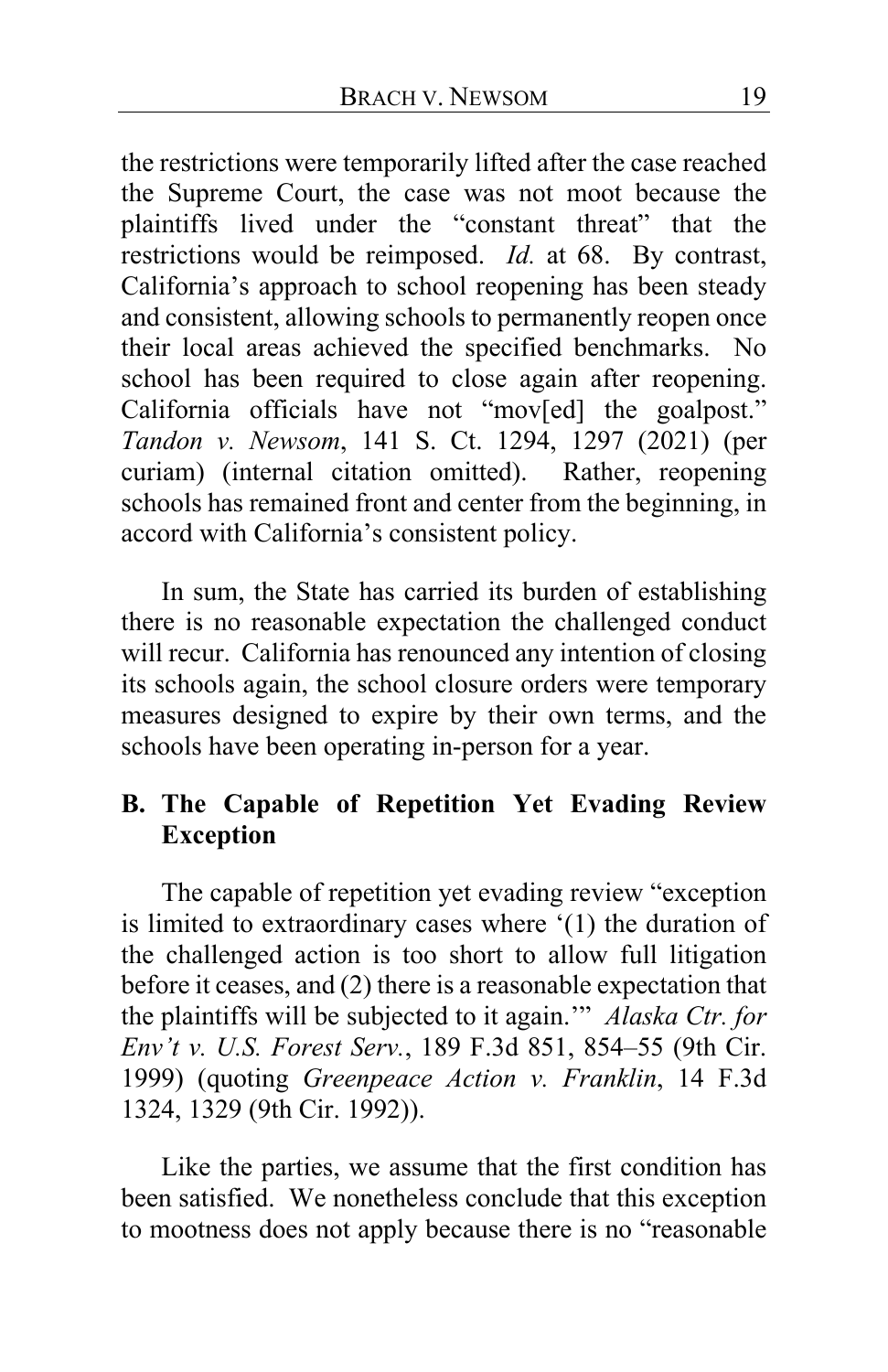expectation" that California will once again close the parents' schools. Our rationale for rejecting this exception mirrors much of our analysis regarding the voluntary cessation exception. *See Armster v. U.S. Dist. Ct. for Cent. Dist. of Cal.*, 806 F.2d 1347, 1360 n.20 (9th Cir. 1986) (noting that the voluntary cessation and the capable of repetition yet evading review exceptions are "analogous"). The challenged orders have long since been rescinded, the State is committed to keeping schools open, and the trajectory of the pandemic has been altered by the introduction of vaccines, including for children, medical evidence of the effect of vaccines, and expanded treatment options. The parents' argument that the pandemic *may* worsen and that the State *may* impose further restrictions is speculative. The test is "reasonable expectation," not ironclad assurance.

\* \* \*

This case is moot and no exception to mootness applies. We dismiss the appeal and remand with instructions for the district court to vacate its judgment and dismiss the complaint. *See Chambers*, 941 F.3d at 1200.

## **DISMISSED AND REMANDED WITH INSTRUCTIONS.**

PAEZ, Circuit Judge, dissenting, with whom BERZON, IKUTA, R. NELSON, and BRESS, Circuit Judges, join:

The courthouse doors ought to stay open during a crisis. Mindful of the Supreme Court's clear directives to California on this issue and the fact that Governor Newsom's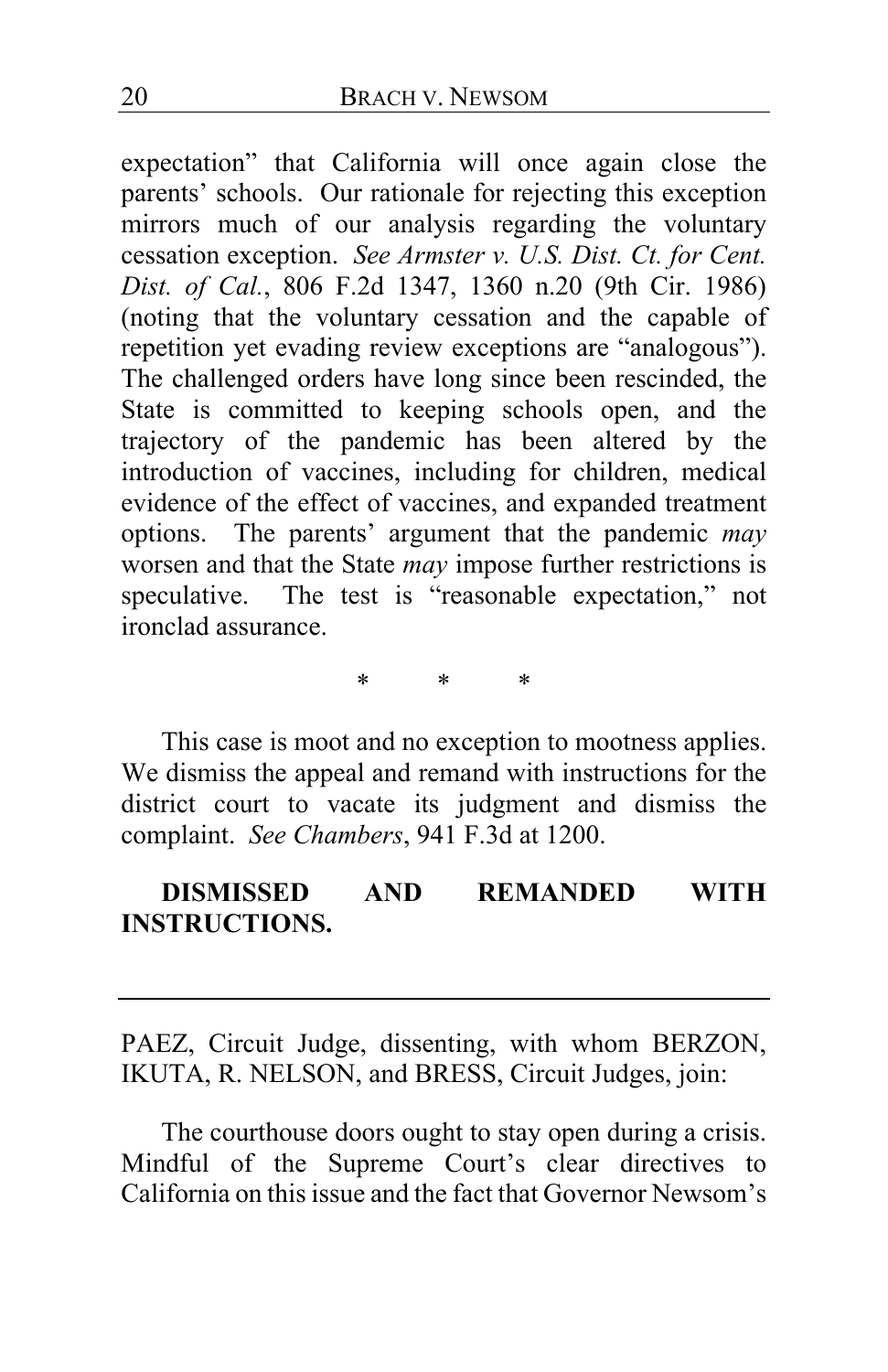State of Emergency remains operative, I would hold that this case is not moot and affirm the district court on the merits.

#### I**.**

This case fits within the "capable of repetition, yet evading review" exception to mootness, which applies where "(1) the challenged action is in its duration too short to be fully litigated prior to cessation or expiration, and (2) there is a reasonable expectation that the same complaining party will be subject to the same action again." *Fed. Election Comm'n v. Wis. Right to Life, Inc.*, 551 U.S. 449, 462 (2007) (quoting *Spencer v. Kemna,* 523 U.S. 1, 17 (1998)).

"Reasonable" in this context is not an exacting bar.**[1](#page-20-0)** The Supreme Court has indicated that it is somewhat *less* than probable:

> [W]e have found controversies capable of repetition based on expectations that, while reasonable, were hardly demonstrably probable . . . Our concern in these cases . . . was whether the controversy was *capable* of repetition and not . . . whether the claimant had demonstrated that a recurrence of the dispute was more probable than not.

<span id="page-20-0"></span><sup>&</sup>lt;sup>1</sup> As the majority notes, the parties agree that the first condition is satisfied. This accords with the Supreme Court's holding that "a period of two years is too short to complete judicial review of the lawfulness" of an action. *Kingdomware Techs., Inc. v. United States*, 579 U.S. 162, 170 (2016) (citing *S. Pac. Terminal Co. v. ICC,* 219 U.S. 498, 514–16 (1911)).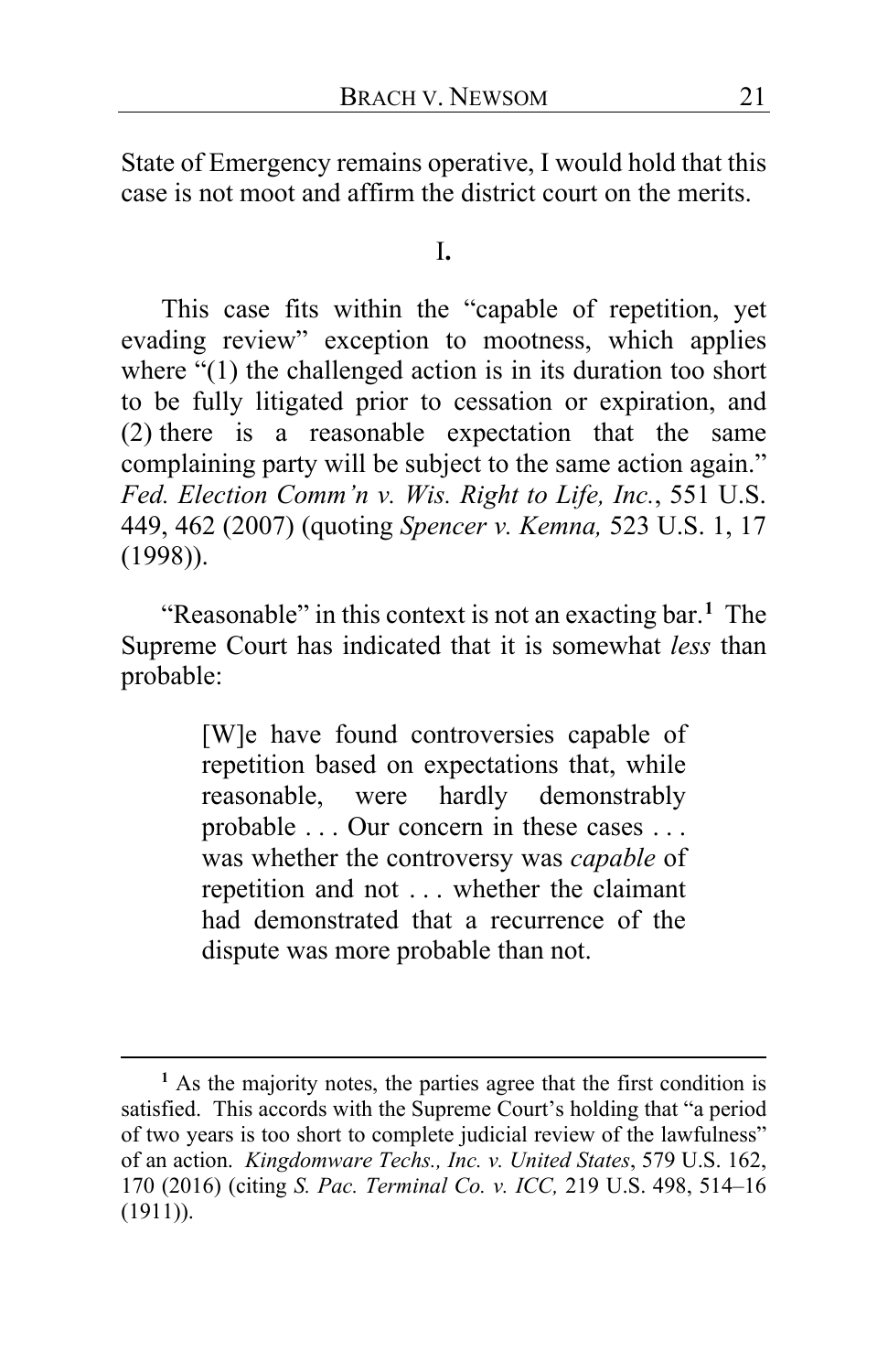*Honig v. Doe*, 484 U.S. 305, 318 n.6 (1988) (emphasis in original) (internal citations omitted). It certainly does not require "repetition of every 'legally relevant' characteristic." *Wis. Right to Life*, 551 U.S. at 463.

The Supreme Court has repeatedly found pandemic restrictions capable of repetition. In *Roman Catholic Diocese of Brooklyn v. Cuomo*, the Court found that a church's challenge to New York's pandemic restrictions was not moot where "[t]he Governor regularly change[d] the classification of particular areas without prior notice" and retained the authority to continue doing so. 141 S. Ct. 63, 68 (2020) (per curiam). Though the Supreme Court did not identify which mootness exception applied, it cited to *Wisconsin Right to Life*'s discussion of the "capable of repetition, yet evading review" exception. *Id.* (citing *Wis. Right to Life*, 551 U.S. at 462). The Supreme Court applied *Roman Catholic Diocese* in *Tandon v. Newsom*, holding that a challenge to California's pandemic restrictions on religious gatherings was not moot because California officials "retain[ed] authority to reinstate" the challenged restrictions "at any time." 141 S. Ct. 1294, 1297 (2021) (per curiam) (citing *S. Bay United Pentecostal Church v. Newsom*, 141 S. Ct. 716, 720 (2021) (Statement of Gorsuch, J.) (explaining that case was not moot because California officials have a record of "moving the goalposts")).

The majority points out that other circuits have recently found similar challenges to pandemic restrictions moot.**[2](#page-21-0)** A

<span id="page-21-0"></span>**<sup>2</sup>** Some of these cases analyzed mootness under the voluntary cessation exception; because the majority cites these cases and because the following analysis focuses on the facts underlying those decisions and on how the facts of California's pandemic restrictions differ—I discuss both.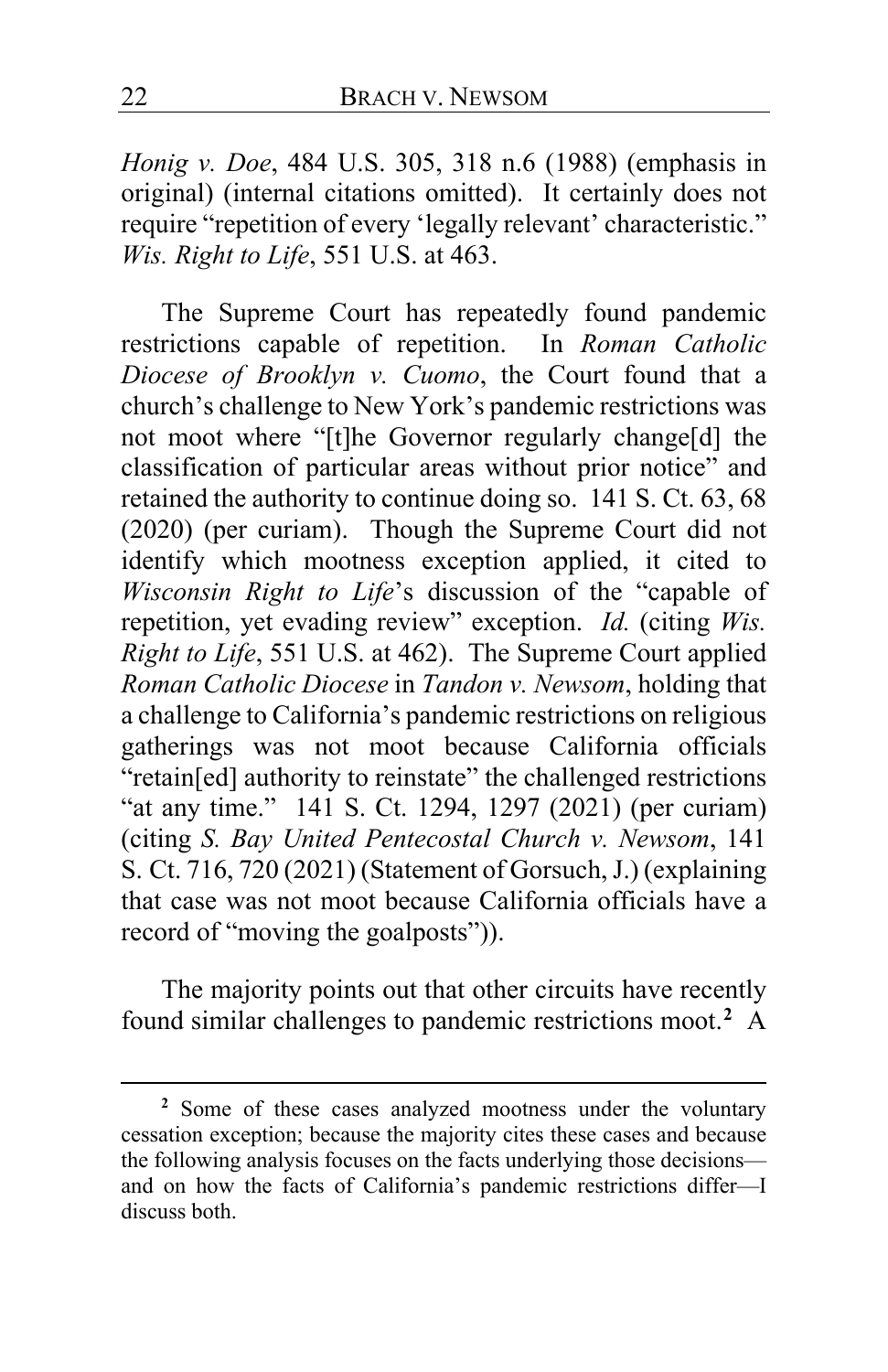closer look at those cases is instructive. The First Circuit has noted that one of the crucial factors in determining mootness in this scenario is whether the defendant retains the power to issue similar orders. Thus, the First Circuit found that a challenge to pandemic restrictions was not moot where Maine's governor retained the power to reimpose such restrictions. *Bayley's Campground, Inc. v. Mills*, 985 F.3d 153, 157–58 (1st Cir. 2021). But it found a similar challenge moot when Massachusetts Governor Baker terminated a COVID-19 state of emergency, ending his authority to issue emergency orders. *Bos. Bit Labs, Inc. v. Baker*, 11 F.4th 3, 7 (1st Cir. 2021). There, the First Circuit *specifically reasoned* that the lifting of the state of emergency, among other factors, warranted a different result: "[H]ere (unlike [in *Bayley's*]) the offending order is gone, along with the COVID-19 state of emergency." *Id.* at 11. That court also reasoned that *Roman Catholic Diocese* was not on point, because unlike in that case, "neither the challenged restriction nor the state of emergency is in effect." *Id.* (noting that this constituted a "night-and-day difference[]").

Other circuits have followed this logic. The Fourth Circuit found a pandemic restrictions challenge moot after "the state of emergency in Virginia upon which [the restrictions] were predicated ended. . . . With the termination of the state of emergency, the Governor's power to issue new executive orders involving COVID-19-related restrictions was extinguished." *Lighthouse Fellowship Church v. Northam*, 20 F.4th 157, 159, 163–64 (4th Cir. 2021). *See also County of Butler v. Governor of Pa.*, 8 F.4th 226, 230 (3d Cir. 2021), *cert. denied sub nom. Butler County, Pa. v. Wolf*, 142 S. Ct. 772 (2022) (holding that a challenge to pandemic restrictions was moot where health circumstances had changed *and* Pennsylvania Constitution had been amended to restrict Pennsylvania Governor's ability to enter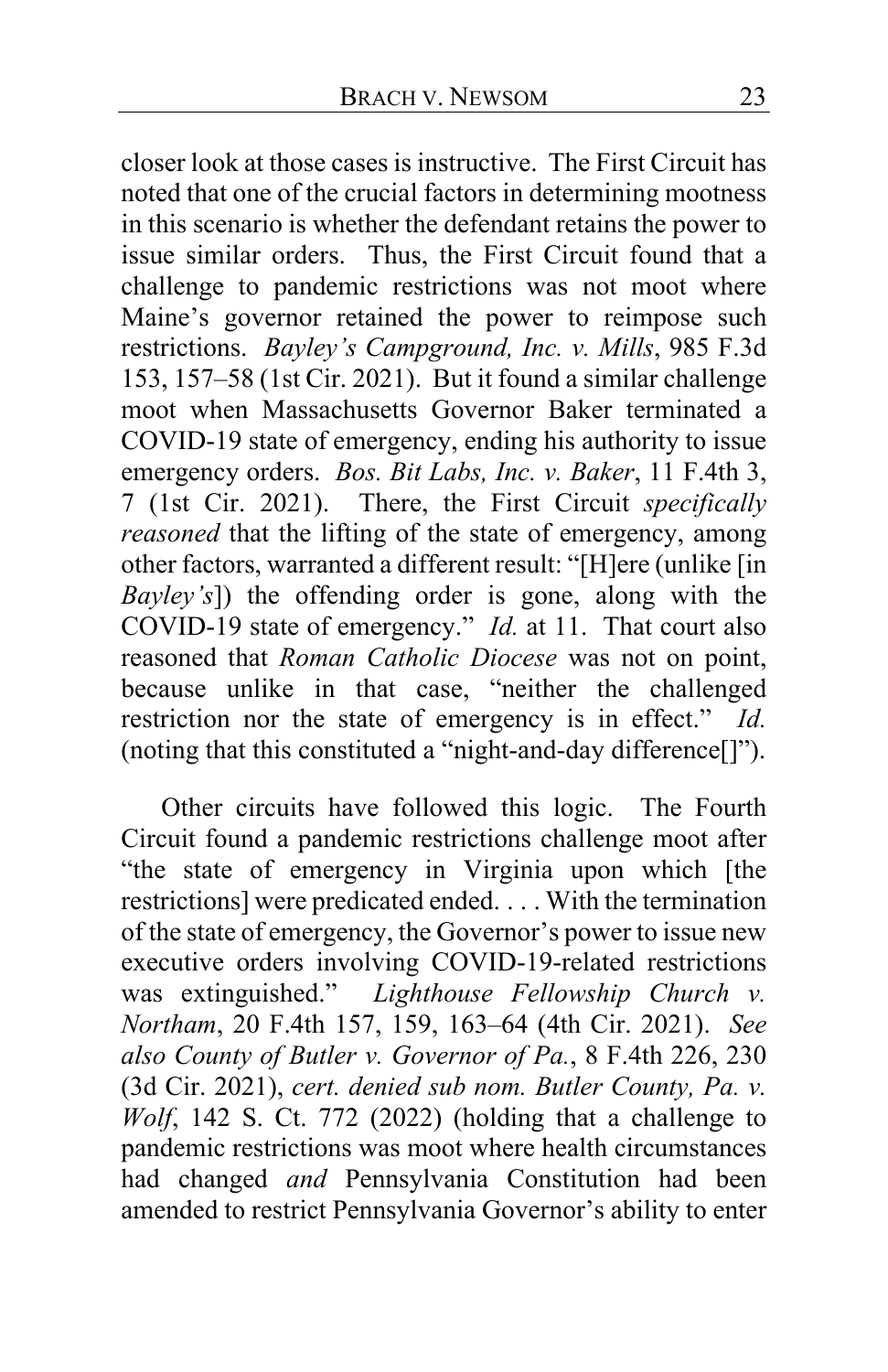similar orders);**[3](#page-23-0)** *Elim Romanian Pentecostal Church v. Pritzker*, 962 F.3d 341, 344–45 (7th Cir. 2020), *cert. denied*, 141 S. Ct. 1753 (2021) (holding that a challenge to pandemic restrictions was not moot because the new executive order replacing the challenged restrictions included criteria for "replacing the current rules with older ones").**[4](#page-23-1)**

True, not all circuits have considered this factor. In *Hawse v. Page*, the Eight Circuit held that a change in pandemic circumstances mooted a challenge to a county's pandemic restrictions, without discussing whether the county retained the authority to reimpose restrictions. 7 F.4th 685, 692–94 (8th Cir. 2021). *See also Resurrection Sch. v. Hertel*, No. 20-2256, 2022 WL 1656719, at \*1 (6th Cir. May 25, 2022) (en banc) (same); *Conn. Citizens Def. League, Inc. v. Lamont*, 6 F.4th 439, 446 (2d Cir. 2021) (same).

California's Emergency Services Act, passed in 1970, empowers the California governor to proclaim a state of emergency in response to war, disease, natural disaster, or other "condition[] of disaster." Cal. Gov't Code §§ 8625, 8558. Pursuant to this authority, Governor Newsom first declared a state of emergency on March 4, 2020. Under this state of emergency, Governor Newsom ordered California residents to stay at home, carving out an exception for

<span id="page-23-1"></span>**<sup>4</sup>** The Seventh Circuit later dismissed this case on other grounds. *Elim Romanian Pentecostal Church v. Pritzker*, 22 F.4th 701 (7th Cir. 2022).

<span id="page-23-0"></span>**<sup>3</sup>** Plaintiffs in *County of Butler* evidently argued that the state retained the power to issue orders similar to those challenged despite the change in the state's constitution. 8 F.4th at 231. The Third Circuit does not explain how this argument comports with the changes to the Pennsylvania constitution.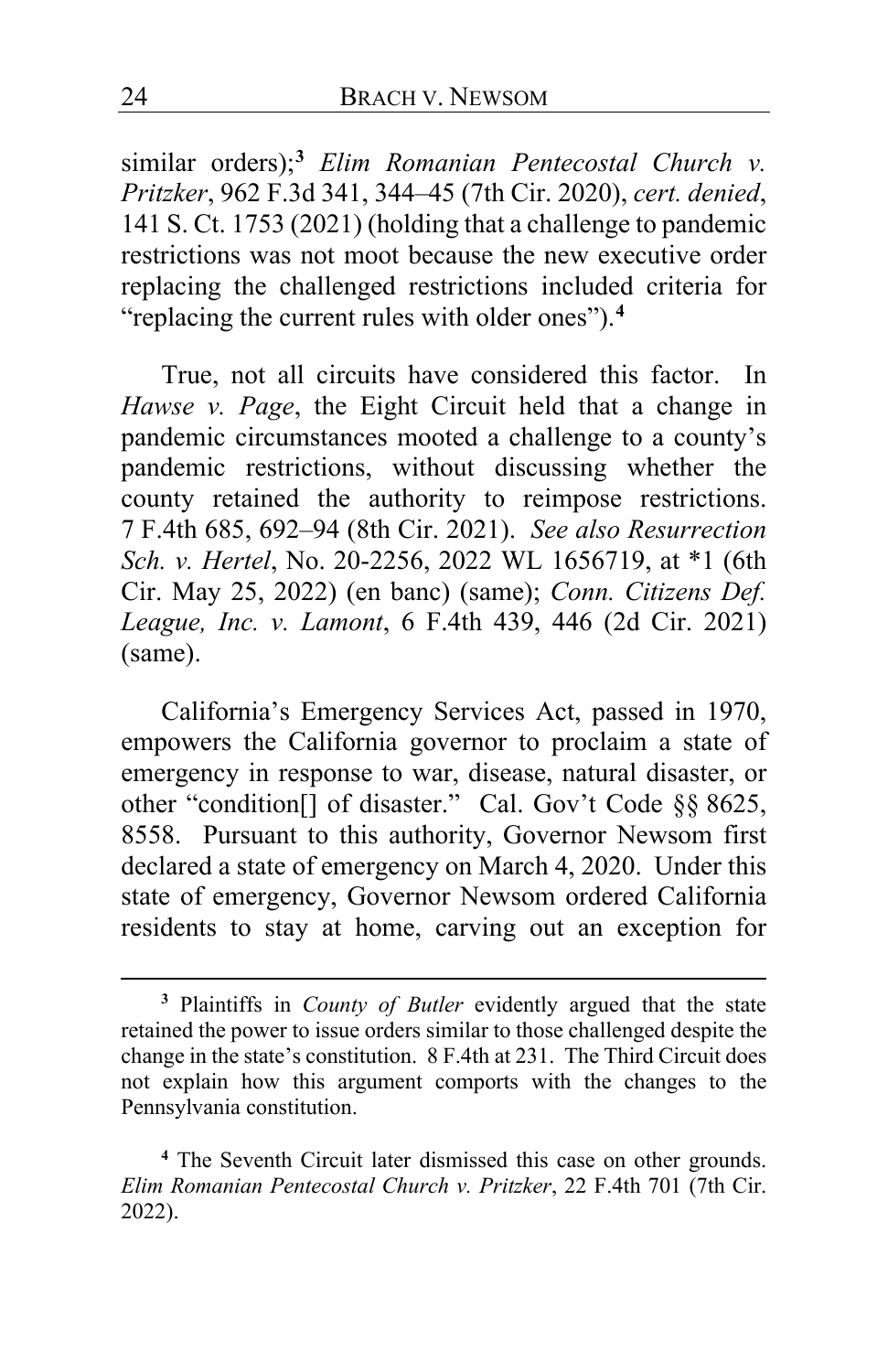"[w]orkers supporting public and private . . . K-12 schools . . . for the purposes of distance learning, provision of school meals, or care and supervision of minors to support essential workforce." And thus, schools closed. Governor Newsom has not terminated this state of emergency.**[5](#page-24-1)**

Governor Newsom operated—and continues to operate—under this emergency order.**[6](#page-24-2)** It is this exercise of power that the parents challenge. The majority takes some comfort from the fact that "[v]irtually all of [the Governor's] changes [to school reopening plans] (save one example) relaxed the relevant criteria" for reopening. That "one example" is instructive: under the power cited above, Governor Newsom has both loosened *and* tightened restrictions on school closures since this case was filed. As the district court explained, the State replaced its statewide monitoring list with a tier-based system on August 28, 2020. *Brach v. Newsom*, No. 2:20-CV-06472-SVW, 2020 WL 7222103, at \*1 (C.D. Cal. Dec. 1, 2020).The State placed counties on the monitoring list—where schools could not reopen—where case rates exceeded 100 per 100,000 people over fourteen days *or* that figure exceeded 25 cases *and* the test positivity rate was above 8%. The tier-based system

<span id="page-24-1"></span>**<sup>5</sup>** Governor Newsom most recently extended the state of emergency on February 20, 2022. *See* Cal. Exec. Order N-5-22.

<span id="page-24-2"></span><span id="page-24-0"></span>**<sup>6</sup>** The majority observes that the California legislature has allowed the law authorizing distance learning in California public schools to expire. This is a red herring. That statute did not become effective until June 29, 2020—long after Governor Newsom closed schools under his emergency powers. Cal. Educ. Code §§ 43500 *et seq.* (effective June 29, 2020 to December 31, 2021). Its expiration, therefore, does not strip Governor Newsom of that power. Rather, the majority's discussion of the statute highlights the fact that Governor Newsom has the power unilaterally to close schools.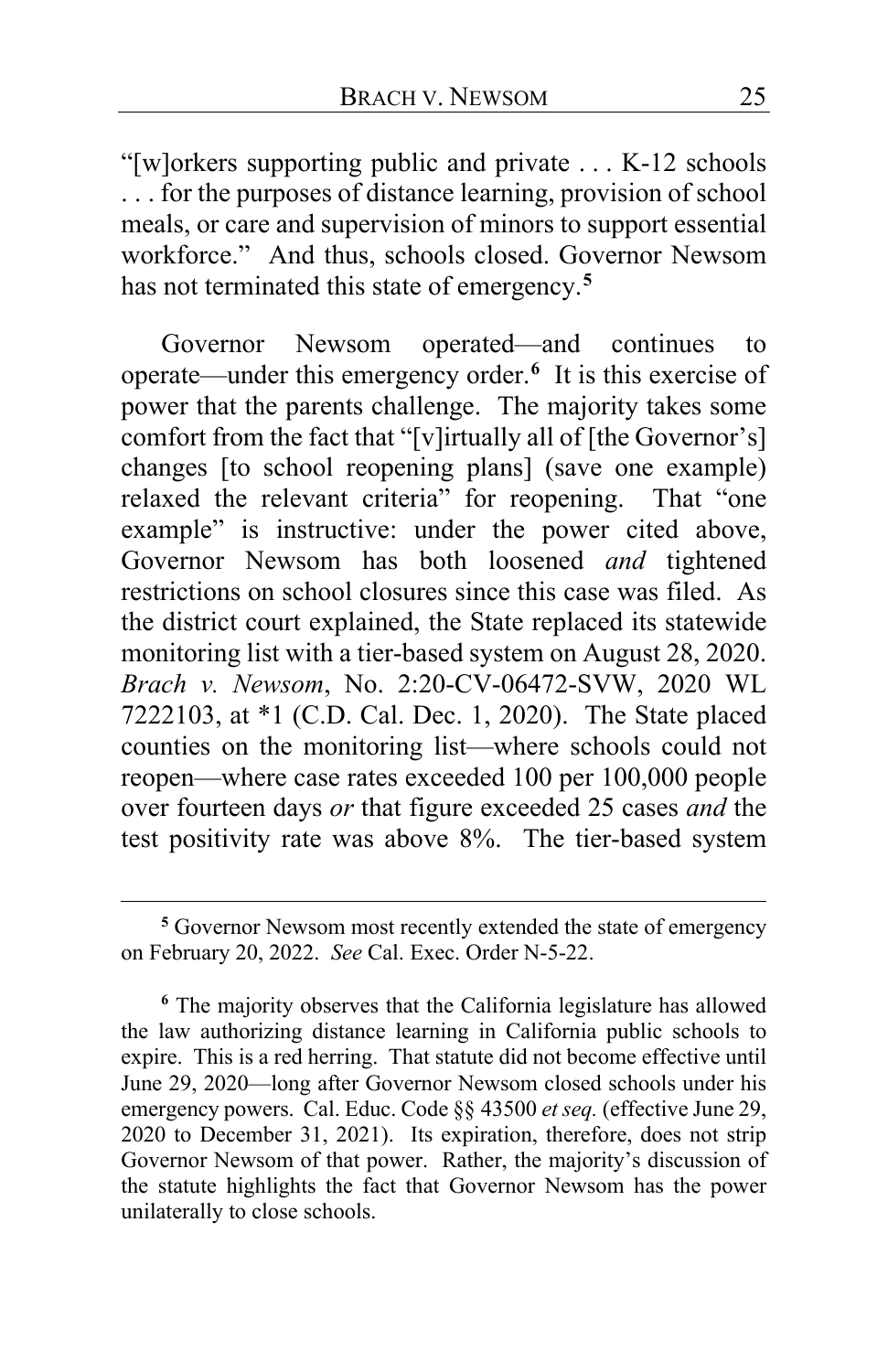placed counties in the most restrictive category—where schools could not reopen—when case rates exceeded 7 per 100,000 people per day *or* the test positivity rate exceeded 8%.Thus, a county with 20 cases per 100,000 people per week and a 9% test positivity rate would not have been on the earlier monitoring list, but would have been in Tier 1 under the later guidance. The emergency order grants Governor Newsom the power to act unilaterally in closing schools—power that he has used to both loosen and tighten restrictions since this lawsuit began.

Is this case moot? It does not fit neatly into the fact pattern of any of the cases decided thus far by the Supreme Court. However, I would side with the First, Third, Fourth, and Seventh Circuits—and follow the Supreme Court's guidance—and find that the Governor's continuing authority under his pandemic emergency order is a crucial factor in this analysis. I would hold that this case is not moot. The fact remains that the pandemic is not over. Governor Newsom has not relinquished his emergency powers, nor has the California Legislature stripped him of those powers. The majority errs in sidestepping this fact. So long as Governor Newsom retains the specific power to impose similar restrictions, and the pandemic continues, I would find this question "capable of repetition."**[7](#page-25-1)**

<span id="page-25-1"></span><span id="page-25-0"></span>**<sup>7</sup>** The majority contends that the continuation of the Governor's emergency order carries little weight because it "can be invoked at any time without prior authorization or fact finding—even if the Governor renounced these powers today, he could assume them again tomorrow at the stroke of a pen." I agree that the theoretical ability to declare a state of emergency that grants an official the power to issue similar restrictions would not necessarily rescue an otherwise moot case. *But see Bd. of Trs. of Glazing Health & Welfare Tr. v. Chambers*, 941 F.3d 1195, 1199 (9th Cir. 2019) (en banc) (a challenge to repealed, amended, or expired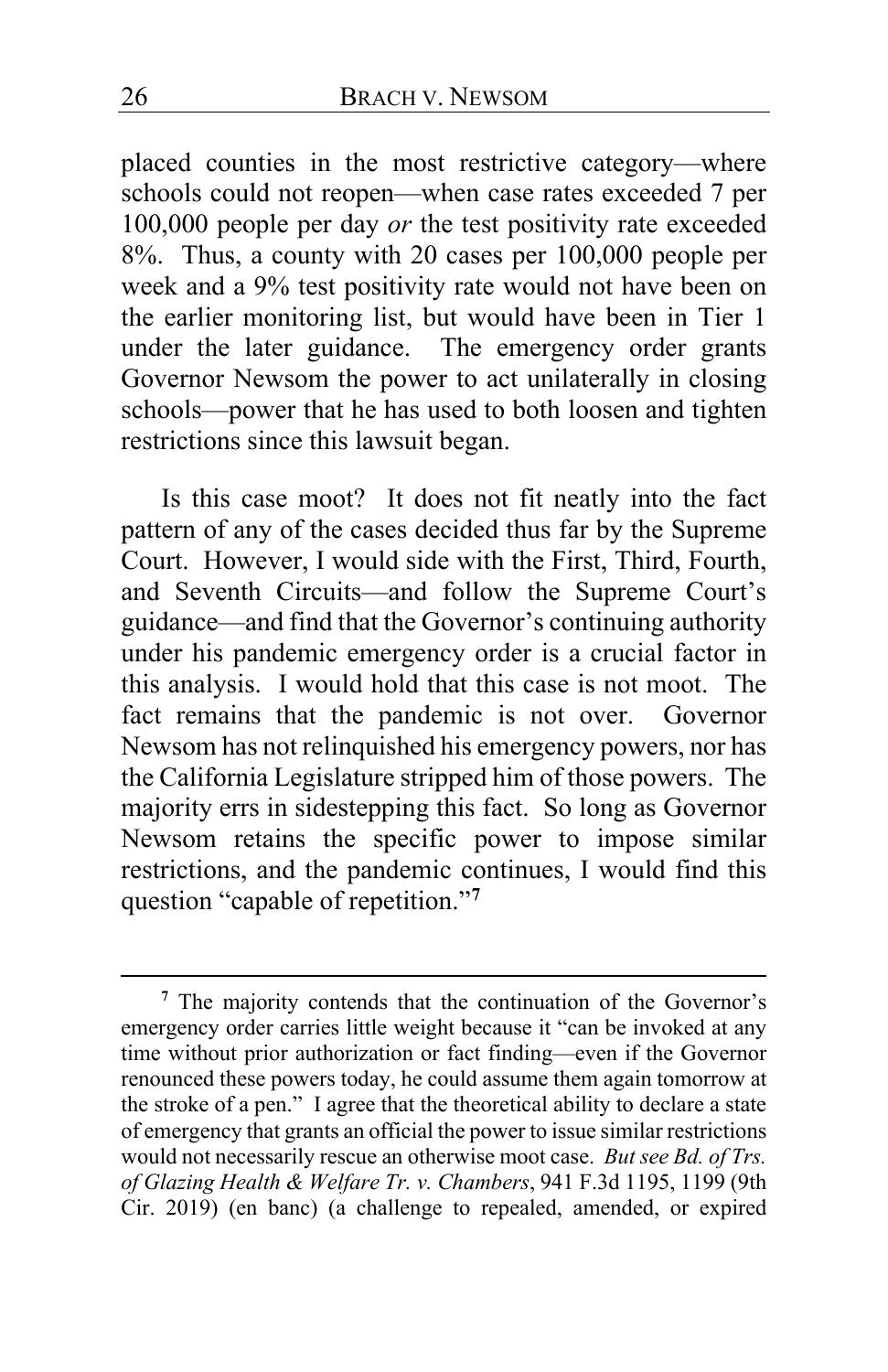A brief discussion of the first prong of this test—the duration of the challenged action—underscores this point. Both parties agree that the challenged restrictions were brief enough to evade review. Their duration, therefore, supports the parents' argument. And yet the majority cites the fact that the restrictions no longer impact the parents as proof that this case *is* moot! In its brief discussion of the "capable of repetition, yet evading review" exception, the majority hangs its hat on the fact that "[t]he challenged orders have long since been rescinded." And so they have—which is exactly why this case evades review. To suggest that this is not capable of repetition, yet evading review *because* the orders have already expired subverts the purpose of this doctrine.**[8](#page-26-0)**

<span id="page-26-0"></span>**<sup>8</sup>** Amici take this flawed line of reasoning further. Santa Clara County argues that "if the State were to again bar in-person instruction, it would do so in response to materially different conditions . . . Thus, in the unlikely event that the State does reimpose distance learning, those rules would give rise to a new controversy." First, we cannot disregard the Supreme Court's holding that the "capable of repetition" prong does not require "repetition of every 'legally relevant' characteristic." *Wis. Right to Life*, 551 U.S. at 463. Additionally, Santa Clara County reminds us that this issue is "capable of repetition" because Governor Newsom retains the power to close schools. And further, forcing the parents to bring a new lawsuit every time Governor Newsom exercises that authority to close schools—closures that are, as demonstrated, too brief to be fully litigated—guarantees that this issue will evade review. It is the exact scenario that the "capable of repetition, yet evading review" doctrine was crafted to avoid.

legislation is moot unless "there is a reasonable expectation that the legislative body will reenact the challenged provision or one similar to it."). I would draw the line in this case at the continuation of *this* emergency order—especially because that action differs from those of officials in other states.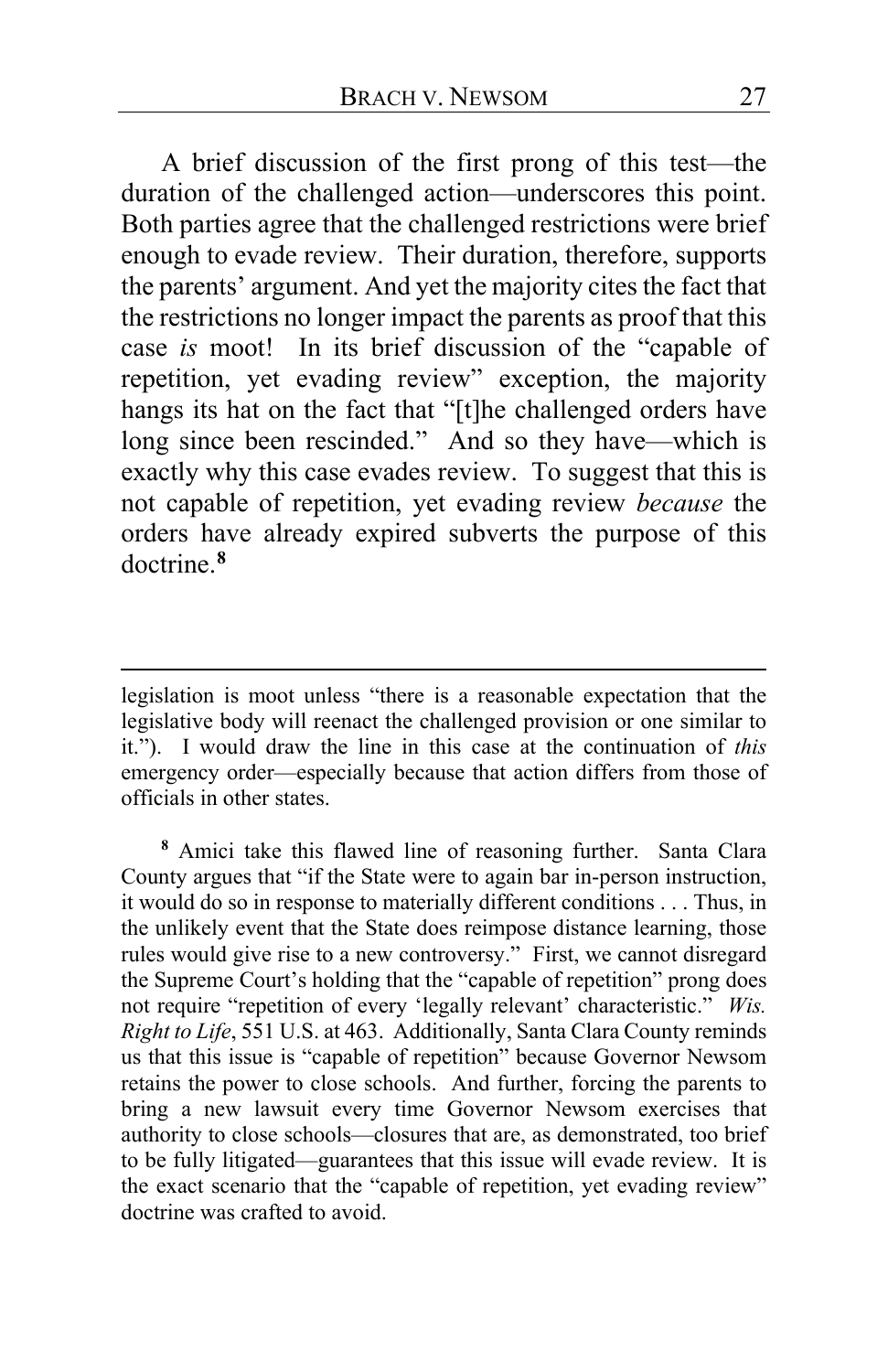The majority accuses the parents of seeking "an insurance policy that the schools will never ever close, even in the face of yet another unexpected emergency or contingency." This exaggerates the parents' claim. I read the parents as seeking judicial review of the contours of the Governor's authority under *this* unprecedented expansion of executive power. Were that power to end, this case would be moot. As it has not, I would hold that the parents' claims are not moot.**[9](#page-27-0)**

#### II.

Because I would find that this case is not moot, I would consider the merits of the parents' claims. I briefly sketch the reasons I would affirm the district court.

The parents have not demonstrated that distance learning fails to satisfy any basic educational standard. For this reason, I would affirm the district court's grant of summary judgment to the State on the parents' substantive due process claim.

Substantive due process forbids the government from infringing on "fundamental" liberty interests. *Reno v. Flores*, 507 U.S. 292, 301–02 (1993). The Supreme Court has, so far, declined to recognize a substantive due process

<span id="page-27-0"></span>**<sup>9</sup>** For essentially the same reasons that this case is capable of repetition yet evading review, the voluntary cessation doctrine also applies. Under that "stringent" doctrine, the state has the "heavy burden" to show that it is "absolutely clear that [its] allegedly wrongful behavior could not reasonably be expected to recur." *Native Village of Nuiqsut v. Bureau of Land Mgmt.*, 9 F.4th 1201, 1215 (9th Cir. 2021) (quoting *Friends of the Earth, Inc. v. Laidlaw Env't Servs. (TOC), Inc.*, 528 U.S. 167, 189 (2000)). For the reasons I have already explained, the state has not met this burden.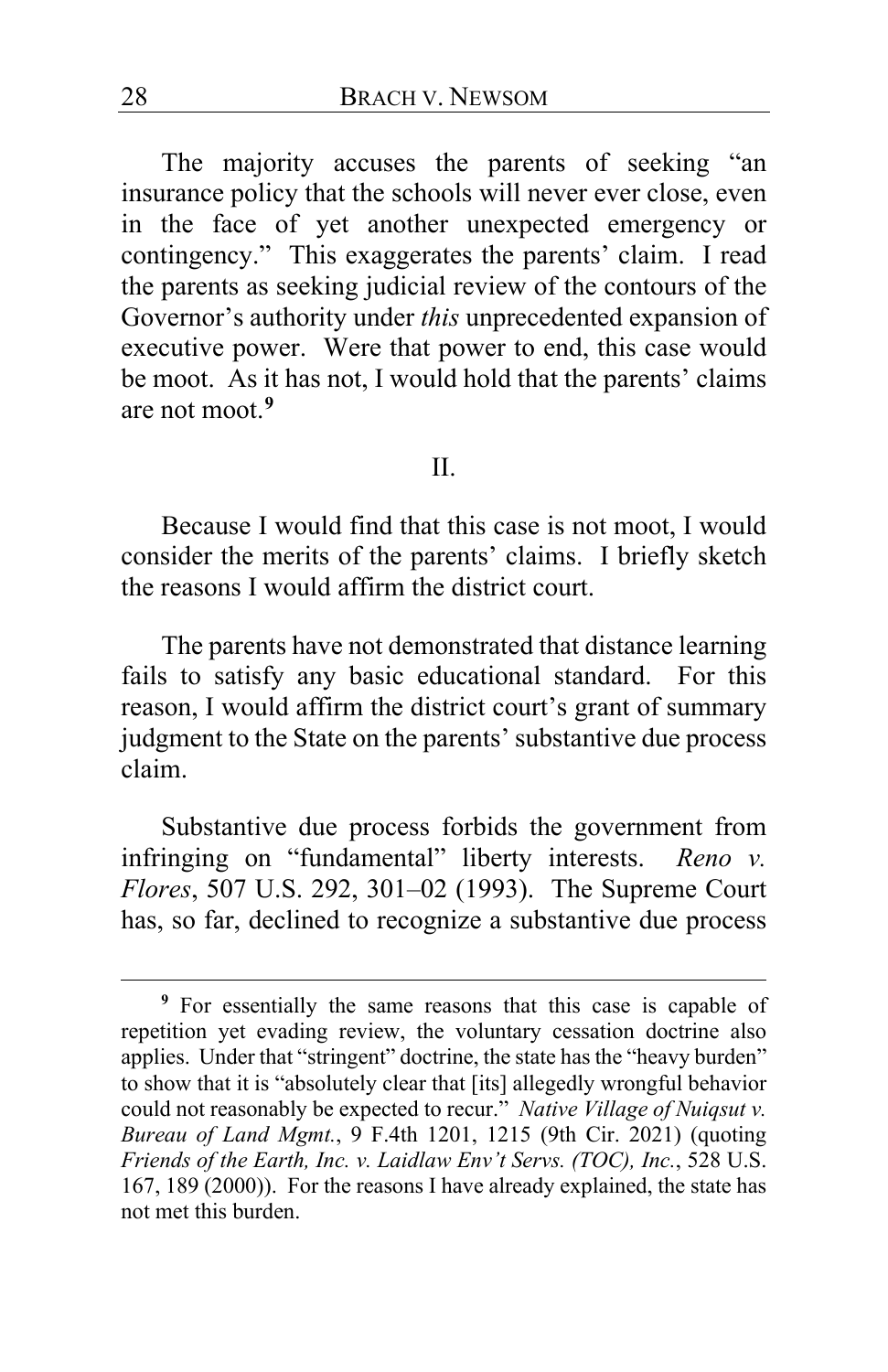right to a basic minimum education. *See San Antonio Indep. Sch. Dist. v. Rodriguez*, 411 U.S. 1, 35 (1973) ("Education, of course, is not among the rights afforded explicit protection under our Federal Constitution."); *Plyler v. Doe*, 457 U.S. 202, 221 (1982) ("Public education is not a 'right' granted to individuals by the Constitution.") (citing *Rodriguez*, 411 U.S. at 35); *Papasan v. Allain*, 478 U.S. 265, 285 (1986) ("As *Rodriguez* and *Plyler* indicate, this Court has not yet definitively settled the questions whether a minimally adequate education is a fundamental right. . .")).

I would leave for another day the question of whether there exists any constitutional right to a basic minimum education and follow the district court's alternate reasoning that the parents presented neither a "standard for evaluating what should count as a minimally adequate education" nor sufficient record evidence to show that their children are not being educated.**[10](#page-28-0)** Absent a workable standard or a much more substantial record, I would affirm the district court's grant of summary judgment to the State on this claim.**[11](#page-28-1)**

<span id="page-28-1"></span>**<sup>11</sup>** I do not discount the very real hardship students with disabilities faced when attempting distance learning. Plaintiff Christine Ruiz's autistic sons were partially or fully unable to participate in their Zoom classroom meetings and did not receive support services that they require. Plaintiff Ashley Ramirez's autistic son "cannot tolerate distance learning" and "basically shut down." And Plaintiff Brian Hawkins's son

<span id="page-28-0"></span>**<sup>10</sup>** The parents argue that their students experienced technology hurdles, inferior Zoom lessons, and difficulty returning assignments on time, and were denied standardized testing to measure their progress, grades to improve their GPAs, and extracurricular activities to bolster their college applications. Caselaw does not establish that these are constitutionally-required educational components, nor are the parents' declarations sufficiently detailed to establish that the students, as a whole, could not access any minimally adequate education whatsoever.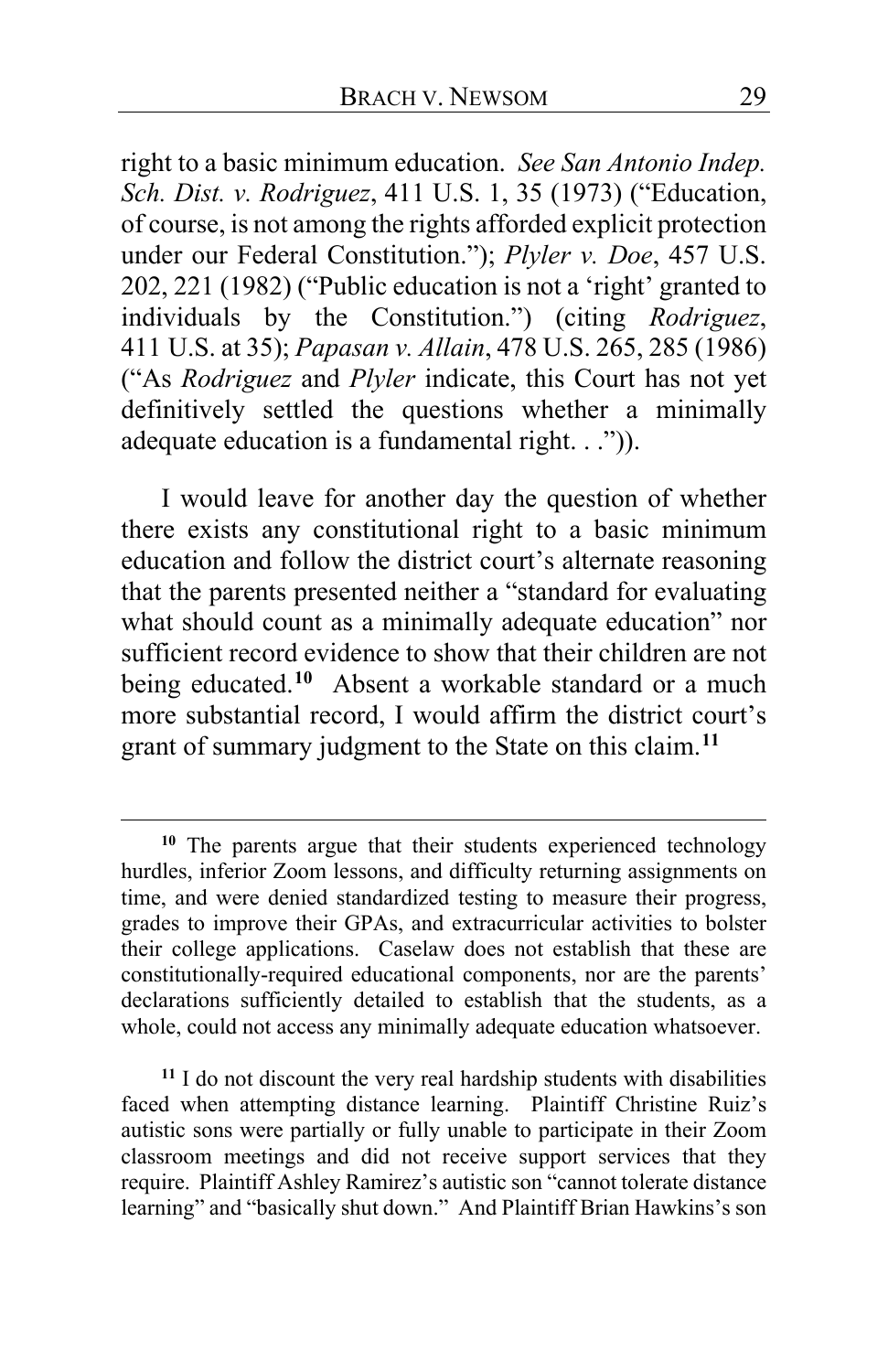#### III.

I would affirm the district court's grant of summary judgment to the State on the parents' equal protection claim. As explained above, I would not reach the question of whether there exists a fundamental constitutional right to a basic minimum education, because in any event, the parents here have not shown that their children are being deprived of a minimally adequate education. Thus, no fundamental right was implicated. When an equal protection claim does not implicate a "fundamental" right or discriminate against a suspect class,<sup>[12](#page-29-0)</sup> "it will ordinarily survive an equal protection attack so long as the challenged classification is rationally related to a legitimate governmental purpose." *Kadrmas v. Dickinson Pub. Schs.*, 487 U.S. 450, 457–58 (1988). The Supreme Court has held that "[s]temming the spread of COVID-19 is unquestionably a compelling interest." *Roman Catholic Diocese of Brooklyn*, 141 S. Ct. at 67. Because the school-closure order was rationally related to this purpose when enacted, I would hold that it survives the parents' equal protection attack.

with ADHD was not provided with the support services he requires. But the parents abandoned their statutory claims on behalf of disabled students on appeal, choosing instead to devote space to the claims of private school students.

<span id="page-29-0"></span>**<sup>12</sup>** Classifications based on the prevalence of COVID, or on the type of educational provider (e.g., public schools vs. summer camps), do not implicate suspect classes. *Cf. Rodriguez*, 411 U.S. at 28 (noting that a class lacks the "traditional indicia" of being a suspect class if "the class is not saddled with such disabilities, or subjected to such a history of purposeful unequal treatment, or relegated to such a position of political powerlessness as to command extraordinary protection from the majoritarian political process").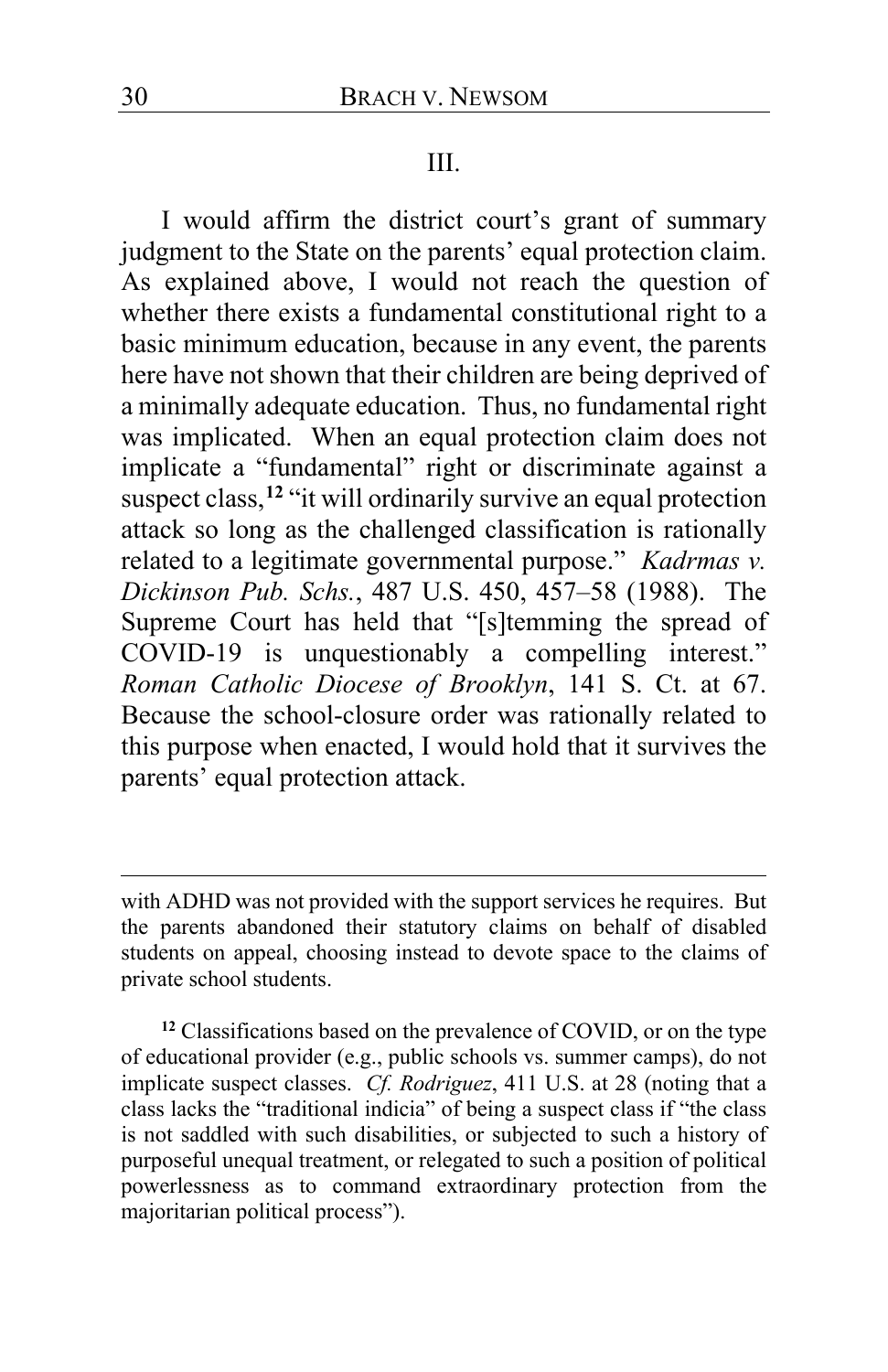#### IV.

<span id="page-30-0"></span>The parents' opening brief before us asserts that the school closure orders violate the parents' right to send their children to private school under *Meyer v. Nebraska*, 262 U.S. 390 (1923) and *Pierce v. Society of the Sisters of the Holy Names of Jesus & Mary*, 268 U.S. 510 (1925). The State asserts that this argument is waived. In response, the parents contend that their district court briefing preserves a *Meyer-Pierce* argument, and that, in any case, we may exercise our discretion to consider this argument on appeal.

Not so. The parents did not merely fail to raise this argument; they failed to *plead* this *claim*. Their complaint only asserts that the State has violated students' "fundamental right to receive a basic minimum education." While we may consider *arguments* not raised before the district court, *see AMA Multimedia, LLC v. Wanat*, 970 F.3d 1201, 1213 (9th Cir. 2020), the parents offer no authority and I could not find any—to support the idea that we have discretion to consider *claims* not pled in the complaint.

Examining the *Meyer-Pierce* right shows that the parents did not allege a *Meyer-Pierce* claim. *Meyer* struck down a state law barring the teaching of any language other than English to children younger than the ninth grade. 262 U.S. at 397, 400–01. The Supreme Court held that that the Fourteenth Amendment protected as a liberty interest the teacher's "right thus to teach and the right of parents to engage him so to instruct their children." *Id. Pierce* struck down Oregon's compulsory public education law. 268 U.S. at 534–35. The Supreme Court determined that under *Meyer*, the law "unreasonably interfere[d] with the liberty of parents and guardians to direct the upbringing and education of children under their control" because the liberty interest protected by the Fourteenth Amendment "excludes any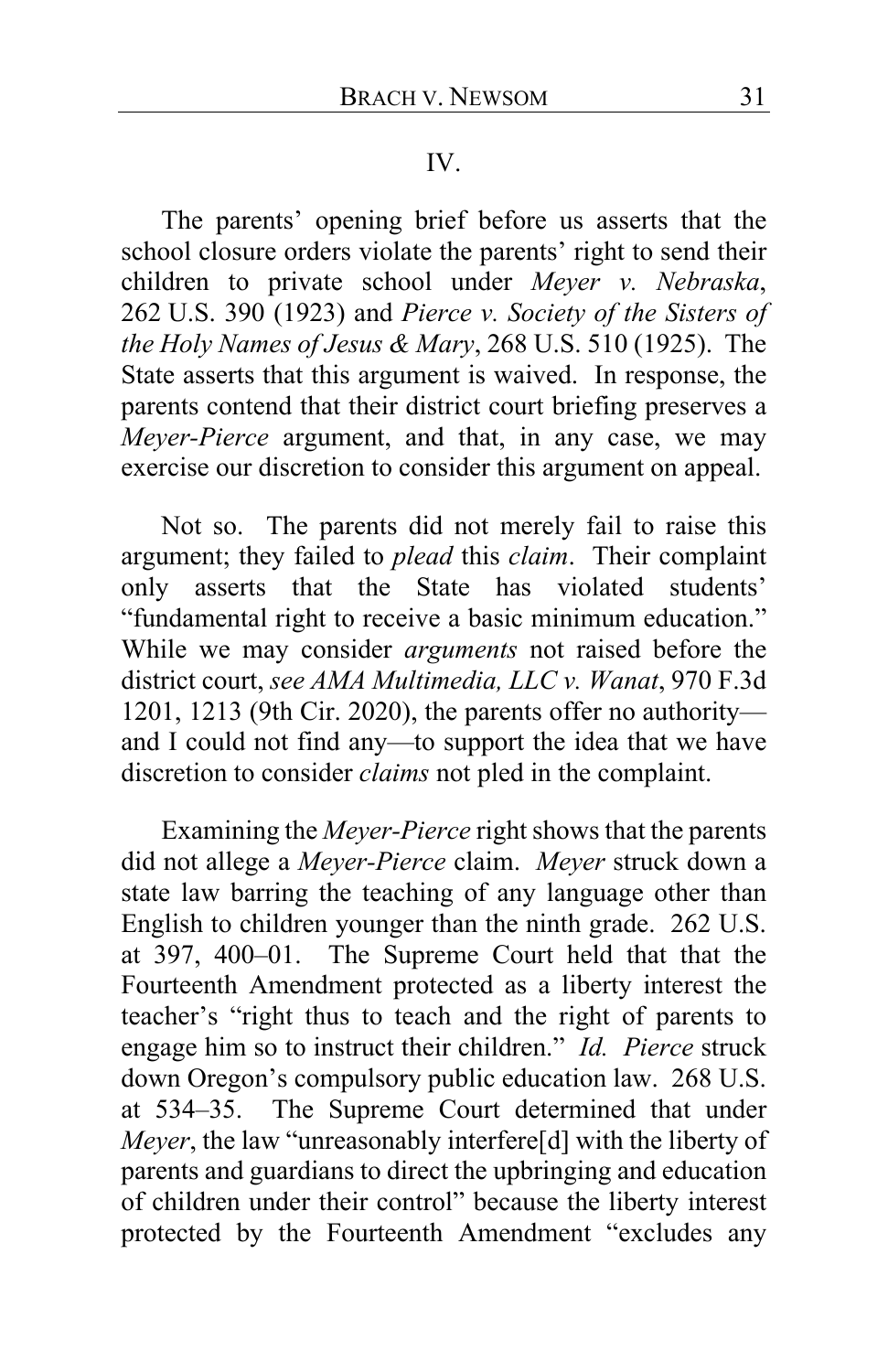general power of the state to standardize its children by forcing them to accept instruction from public teachers only." *Id.*

As the above holdings demonstrate, the *Meyer-Pierce*  right is a right asserted *by parents*. *See also, e.g.*, *Wisconsin v. Yoder*, 406 U.S. 205, 233 (1972) (describing *Pierce* as "a charter of the rights of parents"); *cf. Prince v. Massachusetts*, 321 U.S. 158, 166 (1944) (noting in passing that "children's rights to receive teaching in languages other than the nation's common tongue were guarded [in *Meyer*] against the state's encroachment"). On the other hand, the right to a "basic, minimum education" is a right asserted by *children*, or by parents *on behalf of children*. *Plyler*, 457 U.S. at 221 ("Public education is not a 'right' granted *to individuals* by the Constitution") (emphasis added) (citing *San Antonio Indep. Sch. Dist.*, 411 U.S. at 35). While the Supreme Court has found that parents have standing to challenge the education their children receive, it has never formulated this as a *parental* right to a certain education. *See Parents Involved in Cmty. Sch. v. Seattle Sch. Dist. No. 1*, 551 U.S. 701, 719 (2007) (stating that parents who challenged Seattle's race-based school admissions scheme asserted injury "on behalf of their children").

The complaint does not allege any violation of a *parental* right. And in their briefing before the district court, the parents repeatedly disavowed any parental-rights claim. In their supplemental briefing on standing ordered by that court, the parents argued that they could assert claims "on behalf of their children." In their summary judgment briefing, the parents summarized their argument, in its entirety, as follows: "Because Plaintiffs have presented overwhelming evidence showing that the orders violate *their children's constitutional and statutory rights*, the Court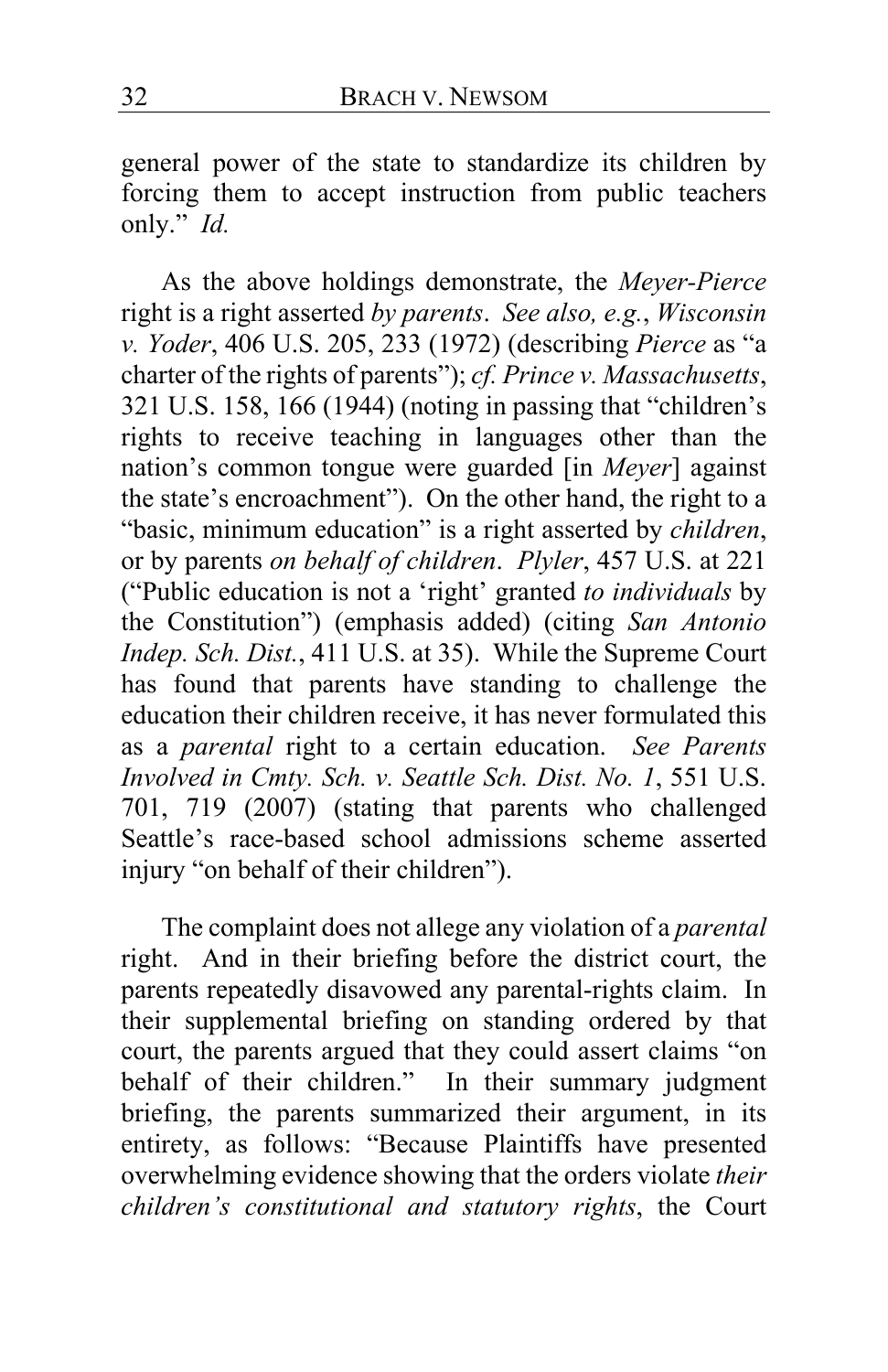should decline to grant summary judgment to Defendants . . ." In the same brief, the parents summarized their aim as "seek[ing] to vindicate their children's constitutional rights to due process and equal protection," "by contrast" to caselaw in which a parent sought to "vindicate *her own* asserted interest" in the child's education. The parents could not have been more clear: they did not bring this case to vindicate parental rights. And because the *Meyer-Pierce* right is a parental right, not a right asserted by a child or a parent on behalf of a child, I would find that the parents failed to raise a *Meyer-Pierce* claim and dismiss this portion of the appeal.

<span id="page-32-0"></span>Underscoring this conclusion is the fact that in the district court the parents did not distinguish between the due process rights of public school and private school children, but rather treated them collectively. That is, they alleged the violation of an alleged due process right to a basic minimum education that applied to all students, whether in public or private school. Tellingly, when the parents cited the *Meyer-Pierce* line of cases in their district court briefing, they did so only in passing. Indeed, at one point the parents specifically stated that "Defendants mischaracterize that "Defendants mischaracterize Plaintiffs as advocating for a 'fundamental right to in-person school.' Plaintiffs' actual argument is that 'the Fourteenth Amendment of the United States Constitution [] protects Californians' fundamental right to a basic minimum education,' and that the Order infringes that right because distance learning has proved woefully inadequate." Under all these circumstances, Plaintiffs clearly did not preserve a separate claim under *Meyer* and *Pierce*.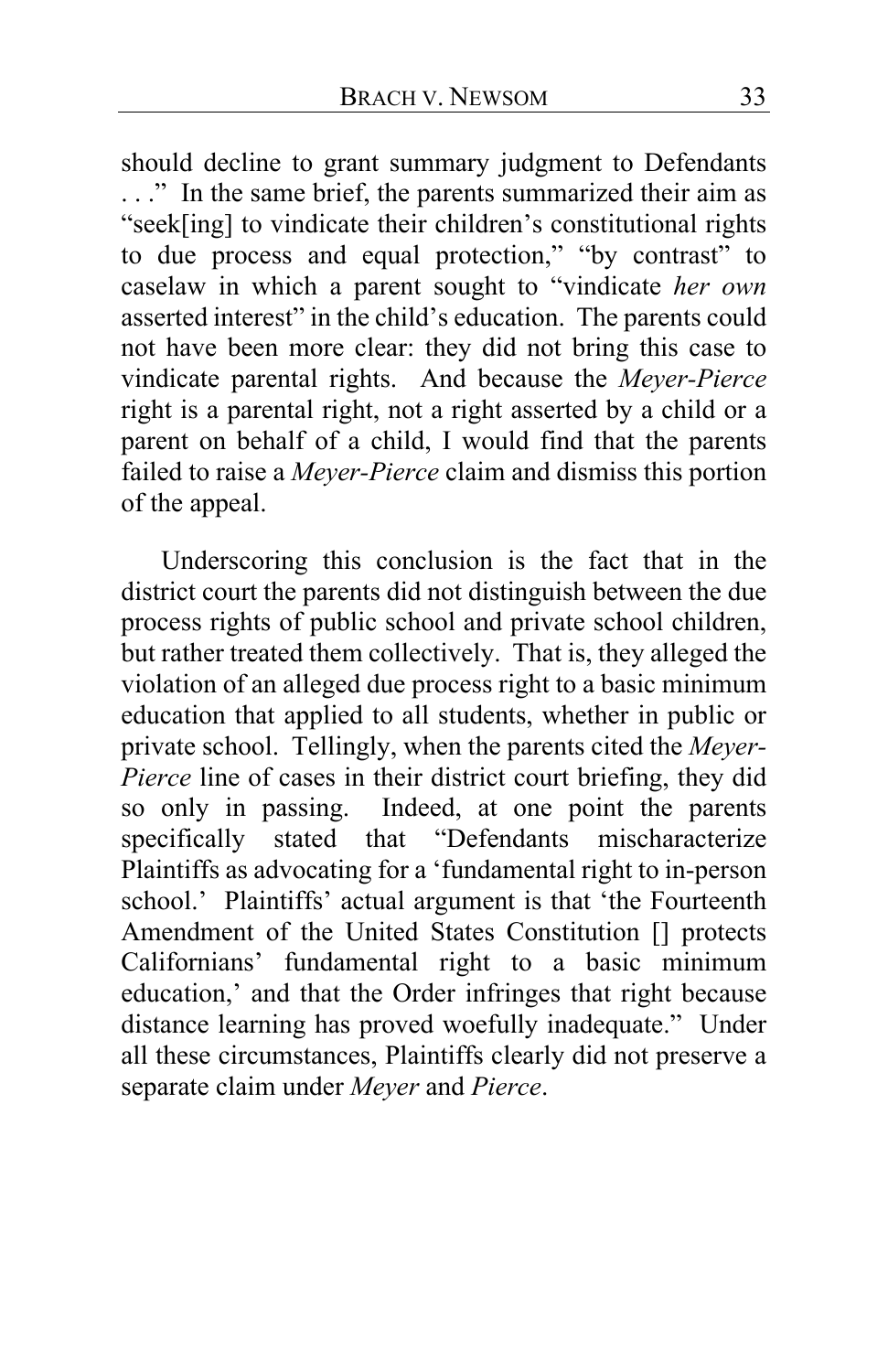#### IV.

Because I would hold that this case is not moot and affirm the district court on the merits, I respectfully dissent.

## BERZON, Circuit Judge, dissenting:

I join Judge Paez's dissent in full. In particular, I agree that the merits of the question whether parents of children who attend private schools (and only those parents) have a right to access an in-person education for their children was waived by the Plaintiffs and is not properly before this Court. Paez Dissent at [31–](#page-30-0)[33.](#page-32-0)

The majority of the three-judge panel nonetheless reached the issue and, relying principally on *Meyer v. Nebraska*, 262 U.S. 390 (1923), and *Pierce v. Society of Sisters*, 268 U.S. 510 (1925), held that parents of children in private school have a substantive due process right to have their children attend in-person classes, including during a medical emergency. *See Brach v. Newsom*, 6 F.4th 904, 927–33 (9th Cir. 2021), *vacated*, 18 F.4th 1031 (9th Cir. 2021). I write separately to dispel any suggestion that the waived issue could have possible merit were it to be raised in a later case.

*Meyer* struck down a Nebraska statute forbidding the teaching of any language other than English before ninth grade as violating the right of a German language instructor "to teach and the right of parents to engage him so to instruct their children." 262 U.S. at 396–97, 400, 403. By completely prohibiting a substantive topic of instruction foreign languages—the statute "interfere[d] with the calling of modern language teachers, with the opportunities of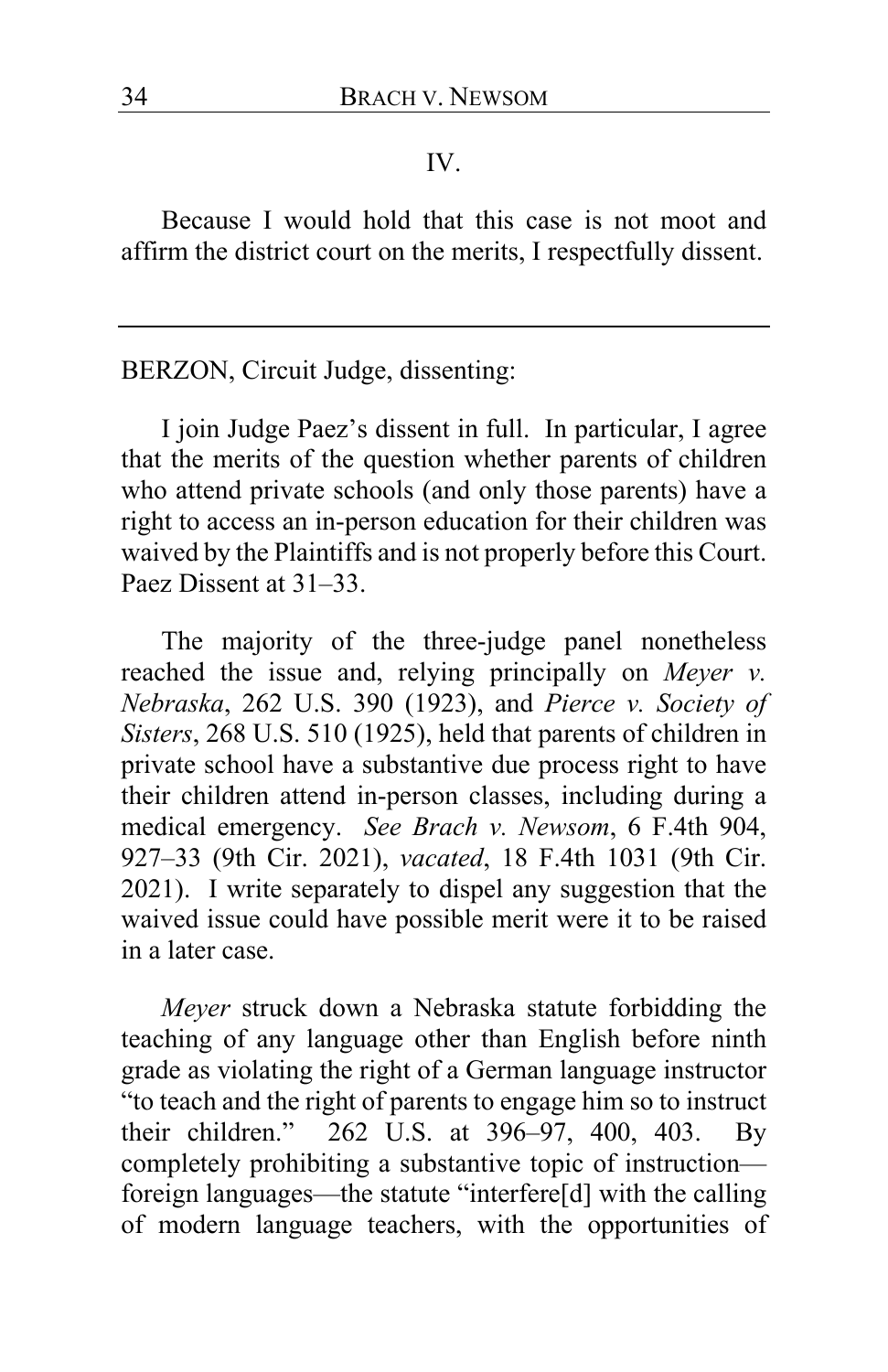pupils to acquire knowledge, and with the power of parents to control the education of their own." *Id.* at 401. Two years later, *Pierce* struck down an Oregon law requiring parents to send their children to public schools. 268 U.S. at 529–31. The Court held that the statute "unreasonably interfere[d] with the liberty of parents and guardians to direct the upbringing and education of children under their control," reasoning that the law's "inevitable practical result ... would be destruction of appellees' primary schools, and perhaps all other private primary schools" in the state and that the state did not have the power "to standardize its children by forcing them to accept instruction from public teachers only." *Id.* at 534–35.

The holdings of *Meyer* and *Pierce* were limited to protecting two rights: the right of parents to choose private rather than public school and the right of those private schools to teach subject matter above and beyond whatever basic curriculum the state may prescribe. To that degree, parents have the right "to control the education of their own," *Meyer*, 262 U.S. at 401, and "to direct the upbringing and education" of their children, *Pierce*, 268 U.S. at 534–35. But the two cases' limited holdings had nothing to do with the state's power otherwise to regulate the conditions under which schools provide that knowledge, let alone the state's power to enforce generally applicable public health laws.

To the contrary, *Meyer* and *Pierce* explicitly preserved the state's broad powers to adopt regulations concerning school attendance and "the public welfare." *Pierce*, 268 U.S. at 534. *Meyer* reserved the "power of the state to compel attendance at some school and to make *reasonable* regulations for *all* schools, including a requirement that they shall give instructions in English." 262 U.S. at 402 shall give instructions in English." (emphasis added). Likewise, *Pierce* emphasized that states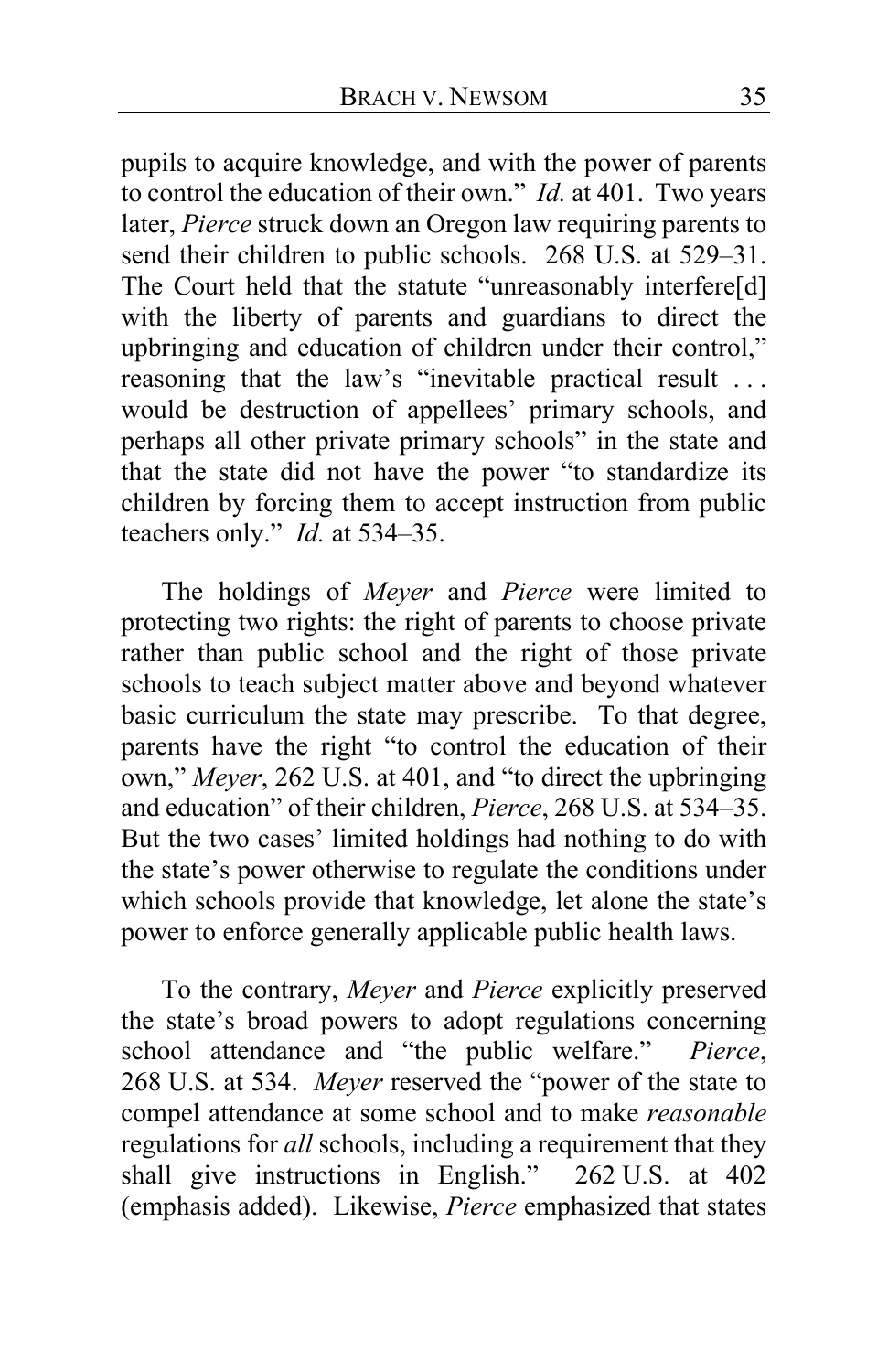retained the power "*reasonably* to regulate all schools," including "to inspect, supervise and examine them" and "to require that all children of proper age attend some school." 268 U.S. at 534 (emphasis added).

Since *Meyer* and *Pierce*, the Supreme Court has repeatedly confirmed this limited understanding of the *Meyer-Pierce* right. *Wisconsin v. Yoder*, 406 U.S. 205 (1972), reaffirmed "the power of a State, having a high responsibility for education of its citizens, to impose reasonable regulations for the control and duration of basic education," *id.* at 213. Likewise, *Norwood v. Harrison*, 413 U.S. 455 (1973), stressed "the limited scope of *Pierce*," which "held simply that while a State may posit [educational] standards, it may not pre-empt the educational process by requiring children to attend public schools," *id.*  at 461 (quoting *Yoder*, 406 U.S. at 239 (White, J., concurring)). And *Runyon v. McCrary*, 427 U.S. 160 (1976), emphasized that "*Meyer* and its progeny" protected only the private "schools' right to operate," "the right of parents to send their children to a particular private school rather than a public school," and the right to direct (at least to some degree) "the subject matter which is taught at any private school," *id.* at 177. Echoing *Meyer* and *Pierce*, *Runyon* observed that the "Court has repeatedly stressed that while parents have a constitutional right to send their children to private schools and a constitutional right to select private schools that offer specialized instruction, they have no constitutional right to provide their children with private school education unfettered by reasonable government regulation." *Id.* at 178.

California's suspension of in-person education during the COVID-19 pandemic falls well outside this "limited scope" of the *Meyer-Pierce* right. *Id.* at 177. Consistent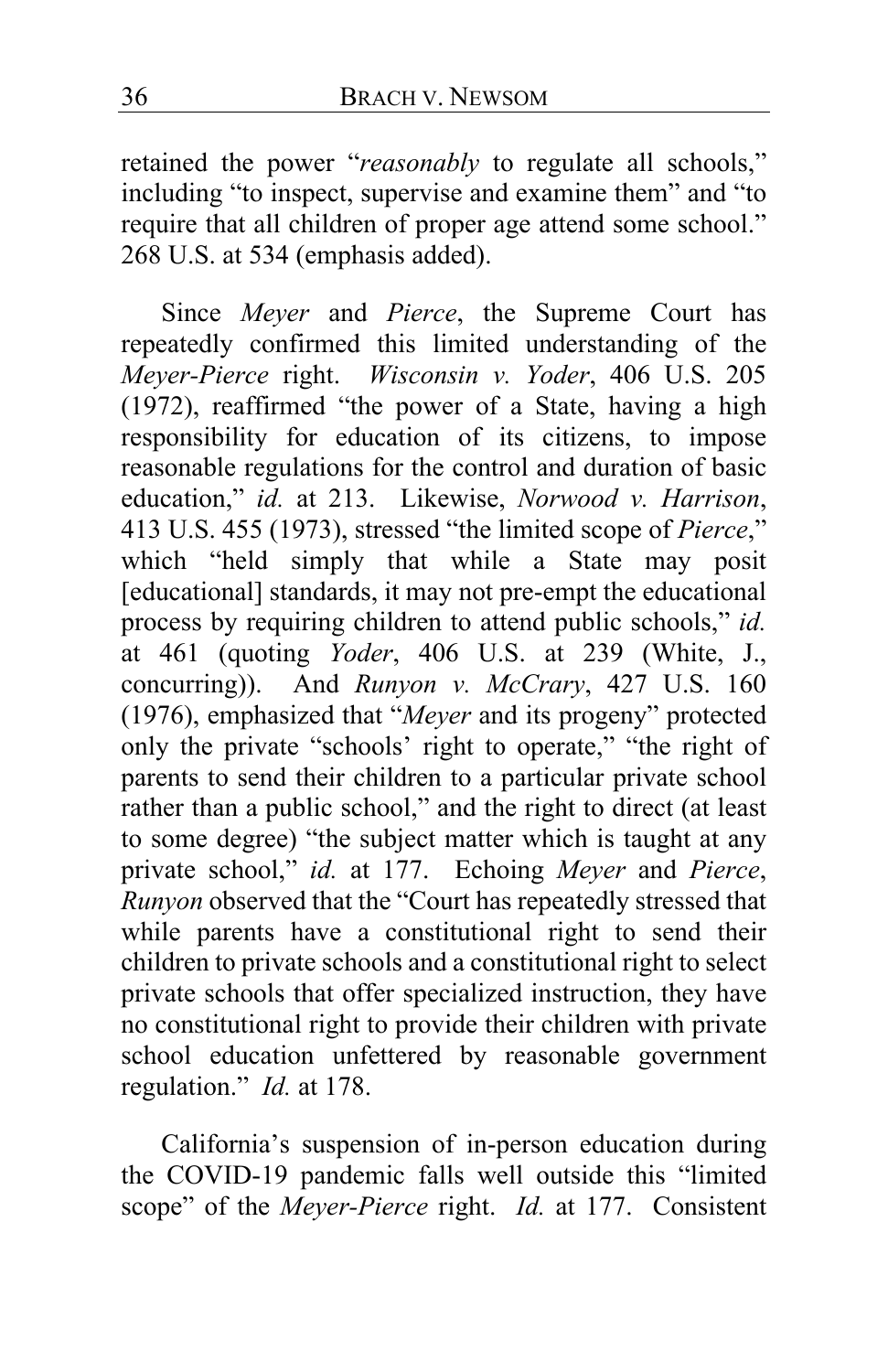with *Pierce*, California's public health measures permitted private schools to continue "to exist and to operate," *Norwood*, 413 U.S. at 462, and in no way caused the "destruction" of private education, *Pierce*, 268 U.S. at 534. Nor did California's actions affect *what* private schools may teach; those schools have remained "free to inculcate whatever values and standards they deem desirable." *Runyon*, 427 U.S. at 177.

That states enjoy wide latitude to safeguard public health and welfare is underscored by the Supreme Court's decision in *Prince v. Massachusetts*, 321 U.S. 158 (1944). *Prince*  concerned a challenge to a Massachusetts law restricting child labor brought by a Jehovah's Witness who had assigned her niece, over whom she had legal custody, to sell religious literature on the street. *Id.* at 159–63. The girl's guardian asserted, along with a First Amendment free exercise right, "a claim of parental right as secured by the due process clause of the" Fourteenth Amendment. *Id.* at 164 (citing *Meyer*, 262 U.S. 390). Although *Prince* recognized both "the parent's authority to provide religious" education, *id.* at 166 (citing *Pierce*, 268 U.S. 510), and that "the custody, care and nurture of the child reside first in the parents," *id.*, the Court explained that "the family itself is not beyond regulation in the public interest," *id.* Accordingly, *Prince* observed that "the state as *parens patriae* may restrict the parent's control" "to guard the general interest in youth's well being" and that the parental rights recognized in *Meyer*  and *Pierce* did "not include liberty to expose the community or the child to communicable disease or the latter to ill health or death." *Id.* at 166–67. And the Court endorsed the state's "wide range of power for limiting parental freedom and authority in things affecting the child's welfare." *Id.* at 167; *see also Yoder*, 406 U.S. at 230 (recognizing the state's power to regulate to prevent "harm to the physical or mental